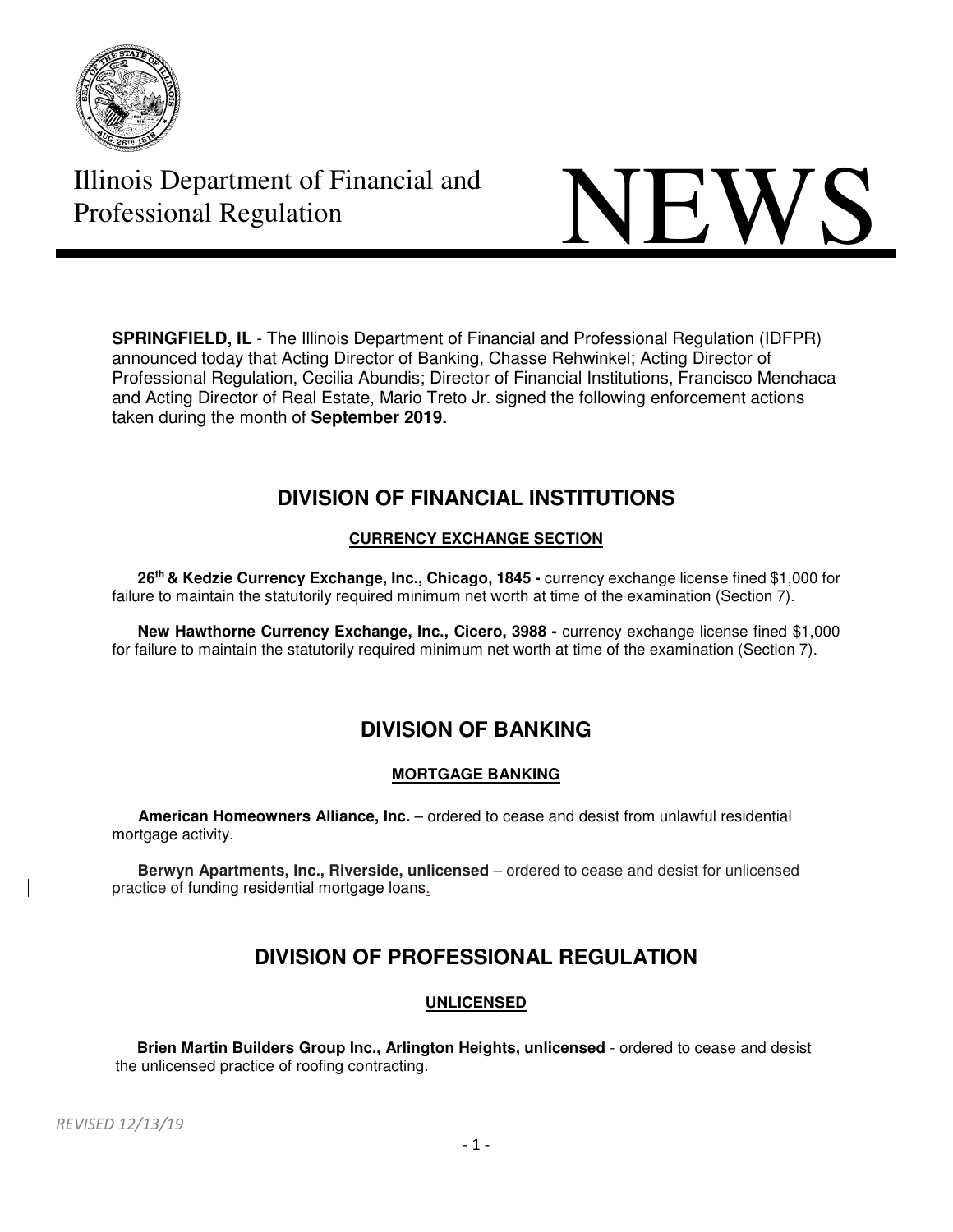**Budget Construction Company, Chicago, unlicensed** - ordered to cease and desist the unlicensed practice of roofing contracting.

 **Capital City Construction, Inc., Springfield, unlicensed** - ordered to cease and desist unlicensed practice of roofing contracting.

 **City Barber Shop, Geneva, unlicensed** - ordered to cease and desist unlicensed operation of a shop/salon.

**Miguel Perez, Geneva, unlicensed** - ordered to cease and desist unlicensed practice of barbering.

 **Raul's Remodeling Inc., Schaumburg, unlicensed** - ordered to cease and desist the unlicensed practice of roofing contracting.

 **Mark Reeves, Chicago, unlicensed** - ordered to cease and desist the unlicensed practice of massage therapy.

 **Timothy Timson, Chicago, unlicensed** - ordered to cease and desist the unlicensed practice of massage therapy.

 **Tyko Construction, Waterloo, unlicensed** - ordered to cease and desist the unlicensed practice of roofing contracting.

 **Kai Wang, Chicago, unlicensed** - ordered to cease and desist the unlicensed practice as a marriage and family therapist and assessed a \$1,000 civil penalty.

 **Wilson Ramon Gonzales Roofing, St. Louis, MO, unlicensed** - ordered to cease and desist the unlicensed practice of roofing contracting.

#### **ARCHITECT**

 **Julius Lapkus, Evanston, 001008282** - architect license suspended for failure to file and/or pay Illinois state income taxes.

 **Timothy LeVaughn, Chicago, 001012733** - architect license suspended for failure to file and/or pay Illinois state income taxes.

#### **BARBER, COSMETOLOGY, ESTHETICS, NAIL TECHNOLOGY & HAIR BRAIDING**

 **Hai Thi VO, Chicago, 169028601** – nail technician license application issued with reprimand and fined \$1,000 due to a previous submission of a falsified cosmetologist endorsement application.

 **Necole Adams, Aurora, 011272800** - cosmetology license suspended for failure to file and/or pay Illinois state income taxes.

 **Son Bien, Champaign, 011315411** - cosmetology license suspended for failure to file and/or pay Illinois state income taxes.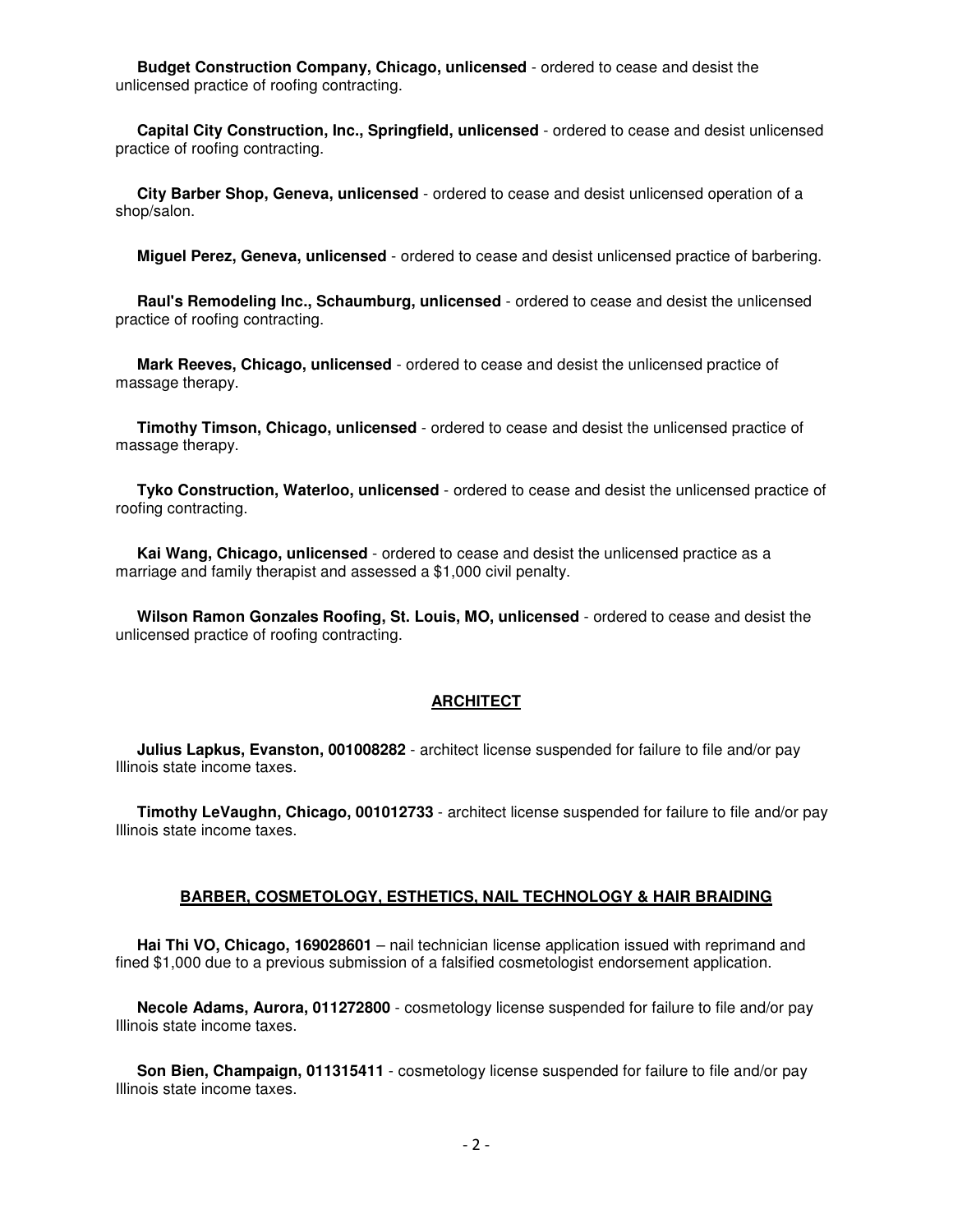**Alicia Bingham, Centreville, 011301735** - cosmetology license suspended for failure to file and/or pay Illinois state income taxes.

 **Jerry Cole, Decatur, 011287510** - cosmetology license suspended for failure to file and/or pay Illinois state income taxes.

 **Olivia Coleman, Hammond, 011318315** - cosmetology license suspended for failure to file and/or pay Illinois state income taxes.

 **Sonia Diaz, Oswego, 011234317** - cosmetology license suspended for failure to file and/or pay Illinois state income taxes.

 **Nina Duckett, Romeoville, 131011860** - esthetician license suspended for failure to file and/or pay Illinois state income taxes.

 **Ravyn Edwards, East Saint Louis, 011309083** - cosmetology license suspended for failure to file and/or pay Illinois state income taxes.

 **Debra Freyenberger, Chicago, 011256959** - cosmetology license suspended for failure to file and/or pay Illinois state income taxes.

 **Sean Grant, Steger, 006063326** - barber license suspended for failure to file and/or pay Illinois state income taxes.

 **Martha Grubisich, Chicago, 011302461** - cosmetology license suspended for failure to file and/or pay Illinois state income taxes.

 **Nikko Guzman, Chicago, 006064116** - barber license suspended for failure to file and/or pay Illinois state income taxes.

 **Erin Hejmej, Springfield, 011272777** - cosmetology suspended for failure to file and/or pay Illinois state income taxes.

 **Thuminh Hoang, Chicago, 169027337** - nail technician license suspended for failure to file and/or pay Illinois state income taxes.

 **Nakreitra Jones, Joliet, 011263689** - cosmetology license suspended for failure to file and/or pay Illinois state income taxes.

 **Rachel Jorgensen, Antioch, 011278572** - cosmetology license suspended for failure to file and/or pay Illinois state income taxes.

 **Laura Kevil, Lombard, 011312719** - cosmetology license suspended for failure to file and/or pay Illinois state income taxes.

 **Jeremy Kimble, Springfield, 006064076** - barber license suspended for being more than 30 days delinquent in the payment of child support.

 **Cassandra Kohl, Brimfield, 169022305** - nail technician license suspended for failure to file and/or pay Illinois state income taxes.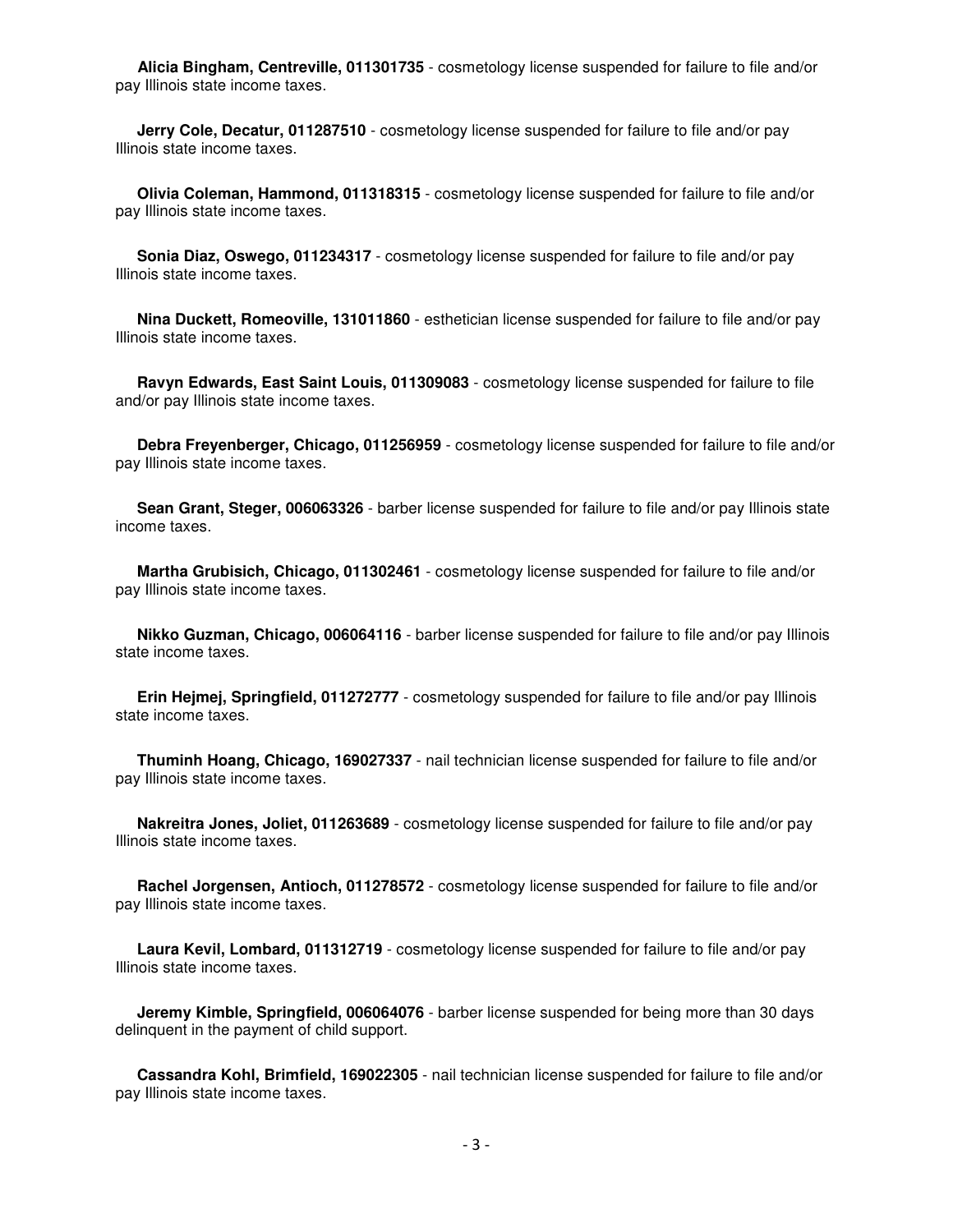**Regina Lamm, Berwyn, 169007390** - nail technician license suspended for failure to file and/or pay Illinois state income taxes.

 **Nathaniel Longstreet, Chicago, 006062663** - barber license suspended for being more than 30 days delinquent in the payment of child support.

 **Gregory Mackiewicz, Crystal Lake, 011308320** - cosmetology license suspended for failure to file and/or pay Illinois state income taxes.

 **Hipolito Martinez, Chicago, 011315422** - cosmetology license suspended for failure to file and/or pay Illinois state income taxes.

 **Sarah Masters, Champaign, 011263185** - cosmetology license suspended for failure to file and/or pay Illinois state income taxes.

 **Lisa Melton, Greenville, 011242768** - cosmetology license suspended for failure to file and/or pay Illinois state income taxes.

 **Sydney Miller, Chicago, 131012622** - esthetician license suspended for failure to file and/or pay Illinois state income taxes.

 **Karsyn Miner, Johnston City, 011315285** - cosmetology license suspended for failure to file and/or pay Illinois state income taxes.

 **Claudia Monreal, Chicago, 011319398** - cosmetology license suspended for failure to file and/or pay Illinois state income taxes.

 **Hong Nguyen, Warrenville, 169026227** – nail technician license suspended for failure to file and/or pay Illinois state income taxes.

 **Megan Paige, Matteson, 011300444** - cosmetology license suspended for failure to file and/or pay Illinois state income taxes.

 **Thao Phung, Niles, 011275320** - cosmetology license suspended for failure to file and/or pay Illinois state income taxes.

 **Leslie Pittmon, Dolton, 011213851** - cosmetology license suspended for failure to file and/or pay Illinois state income taxes.

 **Armando Radilla, Bolingbrook, 006064753** - barber license suspended for failure to file and/or pay Illinois state income taxes.

 **Darya Rashid-Johnson, Goodyear, 011284419** - cosmetology license suspended for failure to file and/or pay Illinois state income taxes.

 **Maria Rivera, Norwalk, 011283012** - cosmetology license suspended for failure to file and/or pay Illinois state income taxes.

 **Sandra Ruiz, Wauconda, 011311024** - cosmetology license suspended for failure to file and/or pay Illinois state income taxes.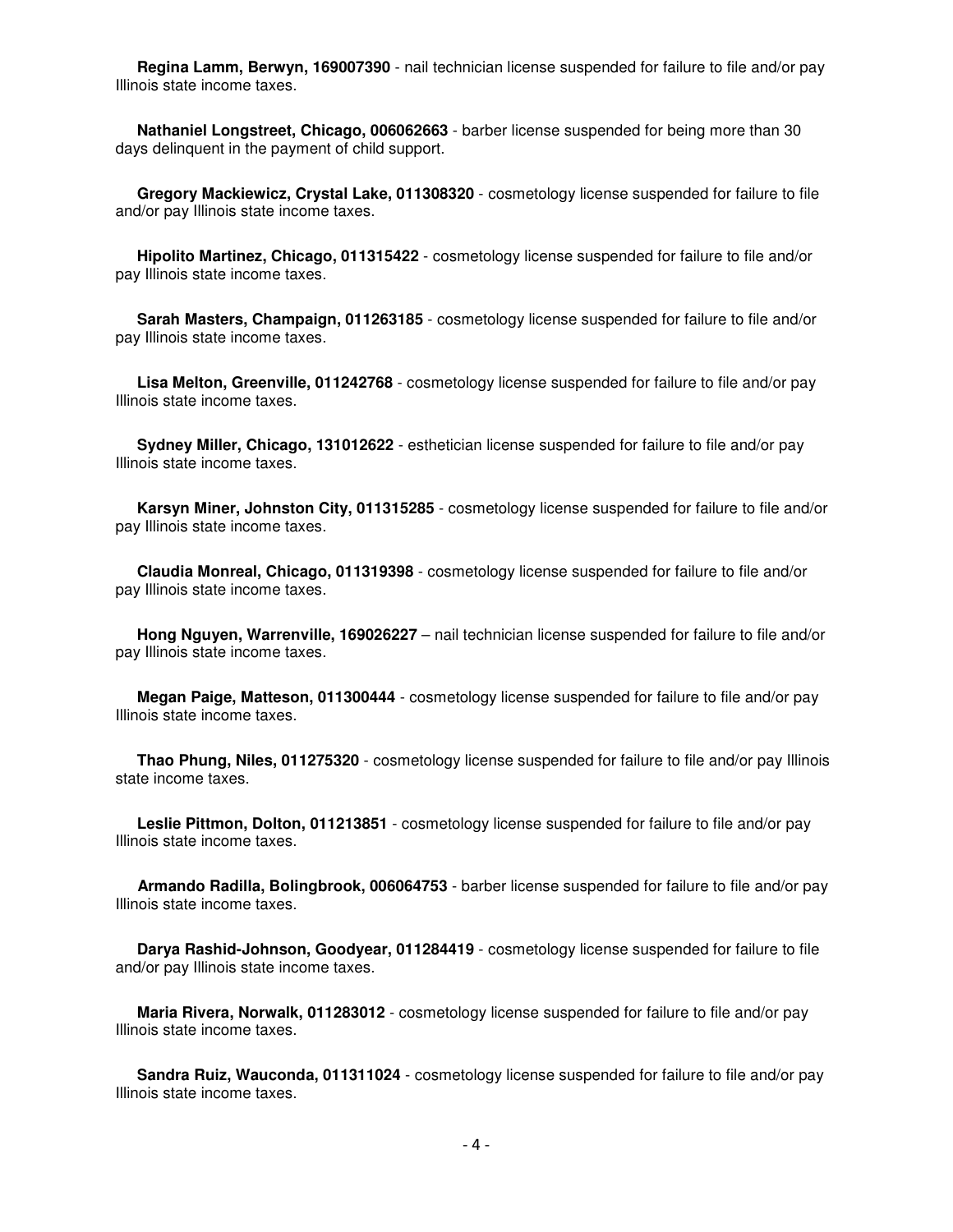**Alba Saballos, Chicago, 011278331** - cosmetology license suspended for failure to file and/or pay Illinois state income taxes.

 **Robert Simpson, Chicago, 011273769** - cosmetology license suspended for failure to file and/or pay Illinois state income taxes.

 **Udania Smith, Alpharetta, 011269385** - cosmetology license suspended for failure to file and/or pay Illinois state income taxes.

 **Eric Springer, Dekalb, 006065224** - barber license suspended for failure to file and/or pay Illinois state income taxes.

 **Victor Taylor, Peoria, 006064516** - barber license suspended for failure to file and/or pay Illinois state income taxes.

 **Thuan Tran, Chicago, 169024917** - nail technician license suspended for failure to file and/or pay Illinois state income taxes.

 **Jazlyn Tully, De Soto, 011316608** - cosmetology license suspended for failure to file and/or pay Illinois state income taxes.

 **Jariah Walker, Oak Lawn, 011319713** – cosmetology license suspended for failure to file and/or pay Illinois state income taxes.

 **Ann Wang, South Elgin, 011276330** - cosmetology license suspended for failure to file and/or pay Illinois state income taxes.

 **Sandra Wells, Broadview, 259000052** - hair braiding teacher license suspended for failure to file and/or pay Illinois state income taxes.

 **Cornell Wiley, Chicago, 006065062** - barber license suspended for failure to file and/or pay Illinois state income taxes.

 **Kimberly Williams, Woodridge, 011284958** – cosmetology license suspended for failure to file and/or pay Illinois state income taxes.

 **Keva Young, Westmont, 011270479** - cosmetology license suspended for failure to file and/or pay Illinois state income taxes.

#### **DENTAL**

 **Carina Chavez, Des Plaines, 019024785** - dental license suspended for failure to file and/or pay Illinois state income taxes.

 **Rodney Covenah, Crystal Lake, 019021494** - dental license suspended for failure to file and/or pay Illinois state income taxes.

 **Stuart Dessner, Arlington Heights, 019015575** - dental license reprimanded and fined \$1,000 due to unlicensed practice.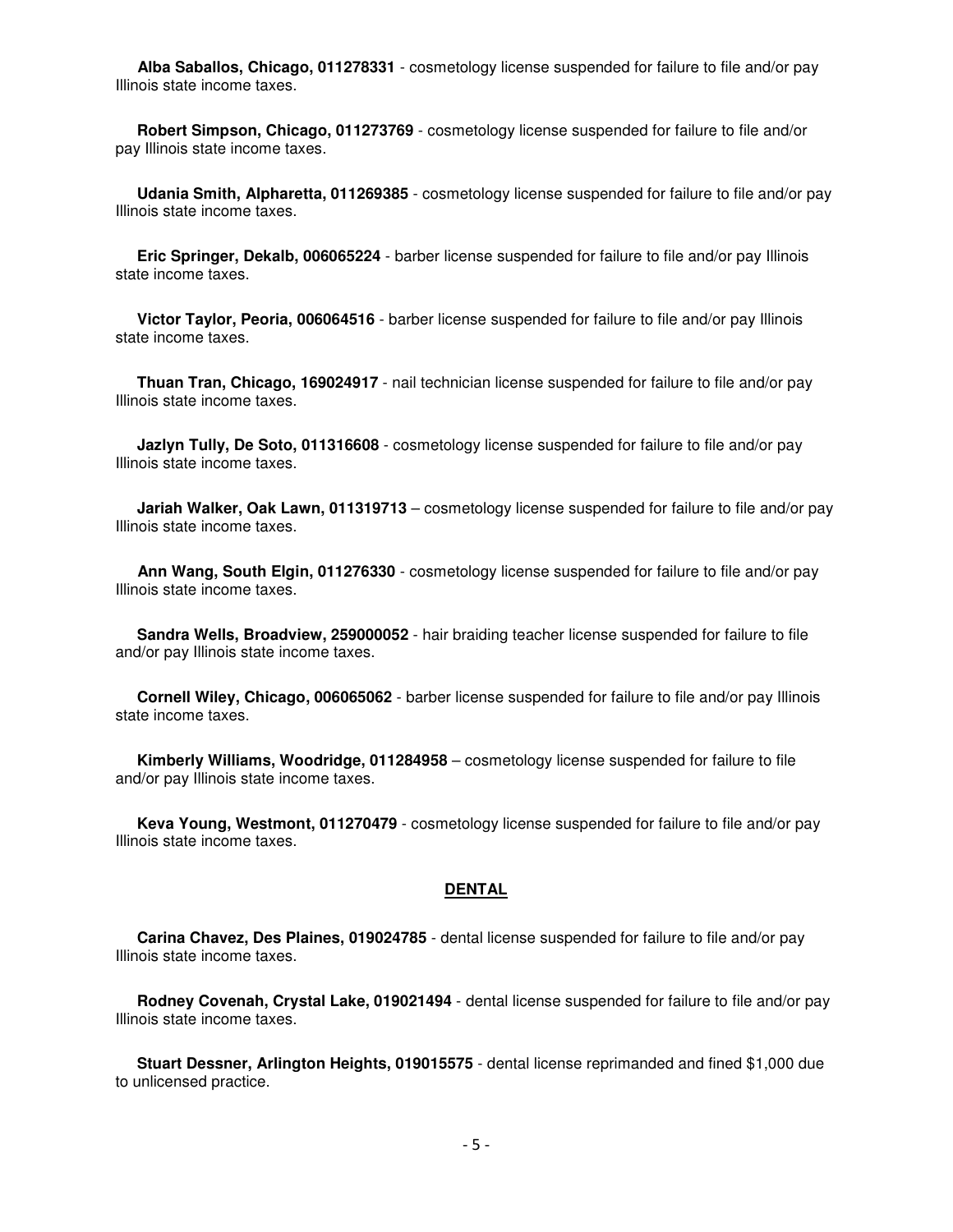**Eric Osmolinski, Arlington Heights, 019028223** - dental license indefinitely suspended based on a sister-state discipline.

 **Kathy Sharpf, Danville, 020005291** - dental hygienist license indefinitely suspended for a minimum of six months and fined \$1,000 due to her plea of guilty to forgery, a class 2 felony.

 **Douglas Shroyer, Blue Mound, 019018646** - dental license suspended for failure to file and/or pay Illinois state income taxes.

#### **EUTHANASIA**

 **Ryan Sanders, Chillicothe, 235000388** - certified euthanasia technician license reprimanded for alleged failure to carry out the duties of a euthanasia technician.

#### **FUNERAL DIRECTOR AND EMBALMER**

 **Otto Ali, Chicago, 034011799** - funeral director and embalmer license reprimanded based on unprofessional conduct.

 **Kenneth Morrow, Chicago, 034016863** - funeral director and embalmer license reprimanded and fined \$1,500 based on failure to furnish information pursuant to the Department's written request.

 **James Sandifer, Chicago, 031008948** - funeral director license reprimanded and fined \$2,000 for failure to correctly identify a cemetery on a death certificate.

#### **MASSAGE THERAPY**

 **Mei Lu, Normal, 227014066** - massage therapy license reprimanded and fined \$1,000 for permitting the unlicensed massage for compensation practice by employees of the Spa.

 **Cory Lavecchia, Chicago, 227017017** - massage therapy license placed on probation for 90 days for falsifying his renewal application and failing to complete the required continuing education hours.

 **Elizabeth Sprattling, Las Vegas, 227018879** - massage therapy license suspended for failure to file and/or pay Illinois state income taxes.

#### **MEDICAL**

 **Frank Antonino, Chicago, 038004840** - chiropractor license indefinitely suspended for overcharging for professional services and for violating probation and for overcharging a patient for professional services without conducting a physical examination.

 **Kathryn Bass, Buffalo, NY, 036098207** - physician and surgeon license placed on indefinite probation consistent with terms of the April 13, 2018 Consent Order before the New York State Department of Health State Board of Professional Medical Conduct.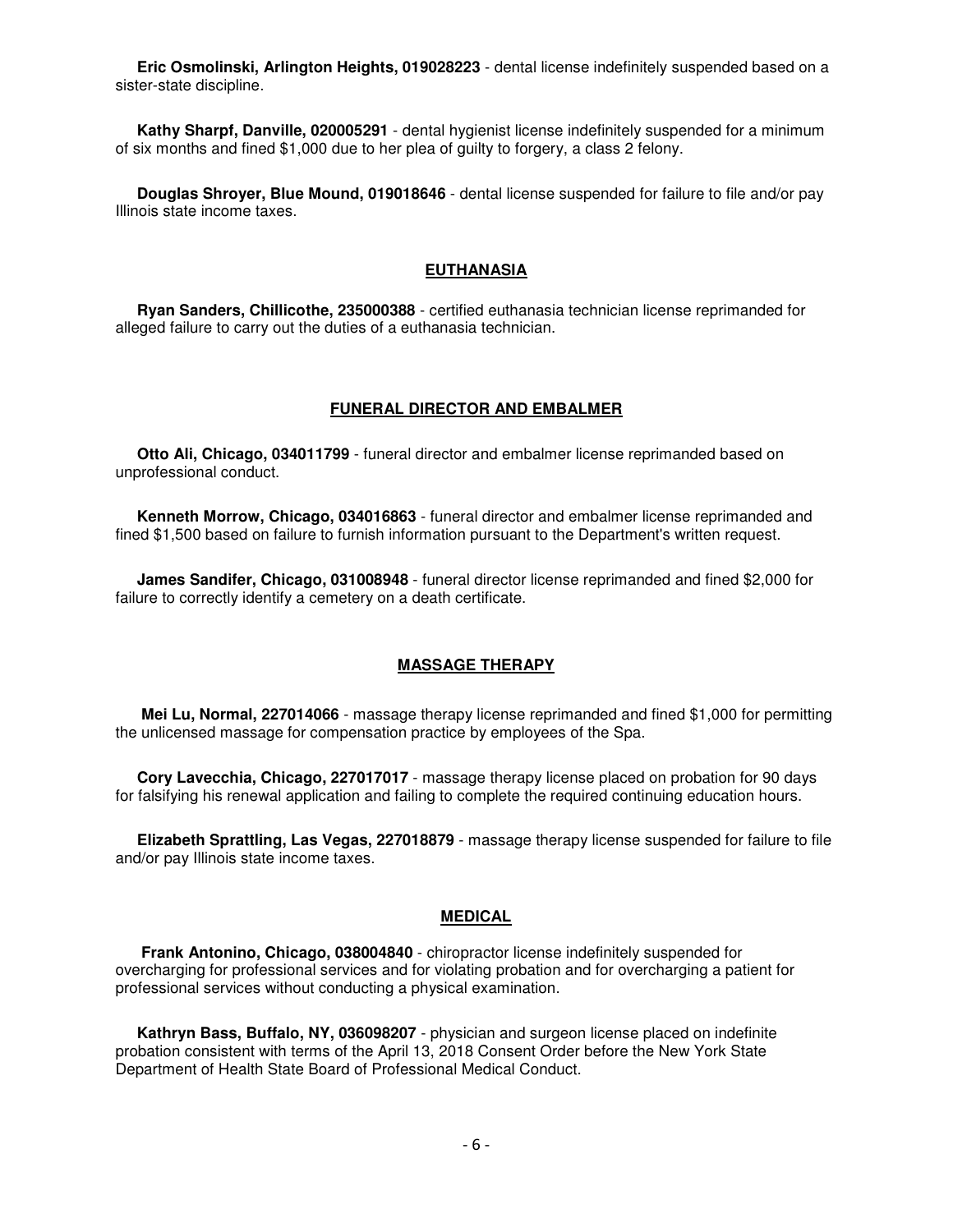**Michael Grear, Arlington Heights, 036053567** - physician and surgeon license placed on indefinite probation for a minimum of one year for improperly prescribing controlled substance medications to several patients.

 **Gregory Grubb, Bonita Springs, FL, 036079869** - physician and surgeon license reprimanded due to prescribing controlled substance medications to a family member.

 **Sean Kane, Galesburg, 036116553** - physician and surgeon license restored to indefinite probation for a minimum of three years.

 **Mohemad Khaleel, Calumet City, 036119244** - physician and surgeon license reprimanded and must complete 20 CME's due to inappropriately prescribing contraceptive medication to a patient with known risk factors.

 **Thomas Koehler, Bourbonnais, 038005929** - chiropractor license reprimanded and must take and pass the EBAS Examination and complete 10 hours of CME's for accessing patient records without patient's permission.

 **Sheryar Masud, St. Charles, 038008235** - chiropractor license indefinitely suspended for a minimum of three years effective retroactive to April 9, 2019 for healthcare fraud conviction.

 **Omid Moayed, Potomac, MD, 036099252** - physician and surgeon license suspended for failure to file and/or pay Illinois state income taxes.

 **Eguert Nagaj, Long Grove, 036106724** - physician and surgeon license indefinitely suspended for a minimum of ten years, effective retroactive to January 23, 2017, after being convicted of criminal health care fraud.

 **Graciela Perez, Chicago, 036132692** - physician and surgeon license suspended for failure to file and/or pay Illinois state income taxes.

 **Julio Santiago, Aledo, 036093955** - physician and surgeon license suspended for 30 days, followed by indefinite probation with EBAS passing conditions for a minimum of three years and fined \$50,000 due to a boundary violation with a patient.

 **Terry Smith, Darien, 038009491** - chiropractor license temporarily suspended for engaging in sexual misconduct in his practice.

 **John Sommers, Yorkville, 038008889** - acceptance of withdrawal of application for a chiropractor physician license after receipt of a written Notice of Intent to Deny Licensure.

 **David Thiel, Chicago, 036096121** - physician and surgeon license reprimanded and fined \$1,000 based on unprofessional conduct and failure to provide medical record to a patient.

 **Thomas Tilot, McHenry, 036093581** - physician and surgeon license and controlled substance license, temporarily suspended for inappropriate controlled substance prescribing to patients of his practice.

 **Brooks Wilkinson, Chicago, 036081963** - physician and surgeon license suspended for failure to file and/or pay Illinois state income taxes.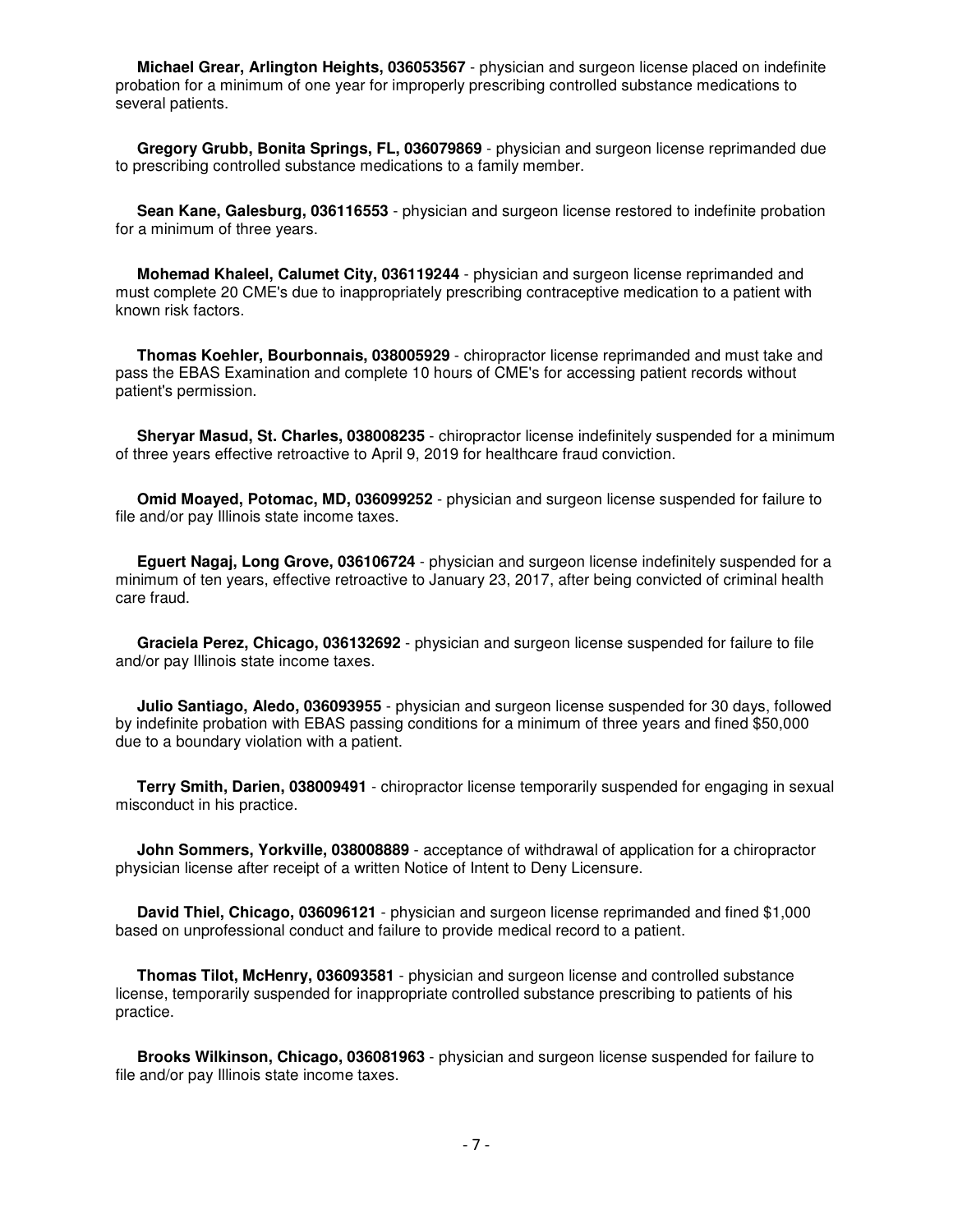**Michael Zahra, Florissant, MO, 036140753** - physician and surgeon license automatically, indefinitely suspended for a minimum of 12 months based on a violation of probation.

#### **NURSING**

 **Steven Ade, Rosamond, 041369055** - registered nurse license automatically, indefinitely suspended for a minimum of 12 months due to respondent's violation of probation.

 **Donna Aris, Wheaton, 041414220** - registered nurse license placed on indefinite probation with work restrictions for a minimum of two years due to charting discrepancies in the administration of narcotics, the diversion of controlled substances, and having entered a plea of guilty in DuPage County, Illinois.

 **Teresa Bachman, Bartonville, 041298177** - registered nurse license restored to one-year probation.

 **Shana Bailliez, Atwood, 041381895** - registered nurse license automatically, indefinitely suspended for a minimum of 12 months due to respondent's violation of probation.

 **Rebecca Baney, Kane, 043105770** - practical nurse license indefinitely suspended for a minimum of two years due to respondent's unprofessional conduct.

 **Sarah Bauer, New Bern, NC, 041346231** - registered nurse license placed in refuse to renew status due to respondent's sister-state discipline.

 **Shamekia Bennett, Belleville, 043111189** - practical nurse license suspended for failure to file and/or pay Illinois state income taxes.

 **Jane Biller, Rock Falls, 043073054** - practical nurse license placed on indefinite probation for a minimum of two years due to unprofessional conduct.

 **Kathryn Borgese, Chicago, 041414779** - registered nurse license placed in refuse to renew status due to sister-state discipline and failure to report.

 **Tosha Briles, Trinity, NC, 041359203** - registered nurse license placed in refuse to renew status due to a sister-state discipline.

 **Pilar Burmeister, Bloomington, 041288604** - registered nurse license placed in refuse to renew status due to sister-state discipline and failure to report.

 **Melissa Campbell, Silvis, 041416860** - registered professional nurse license suspended for failure to file and/or pay Illinois state income taxes.

 **Debra Carpenter, Springfield, 043042806** - practical nurse license placed in refuse to renew status due to unprofessional conduct and failure to provide the standard of care.

 **Dionne Carter, Chicago, 041370201** - registered professional nurse license suspended for failure to file and/or pay Illinois state income taxes.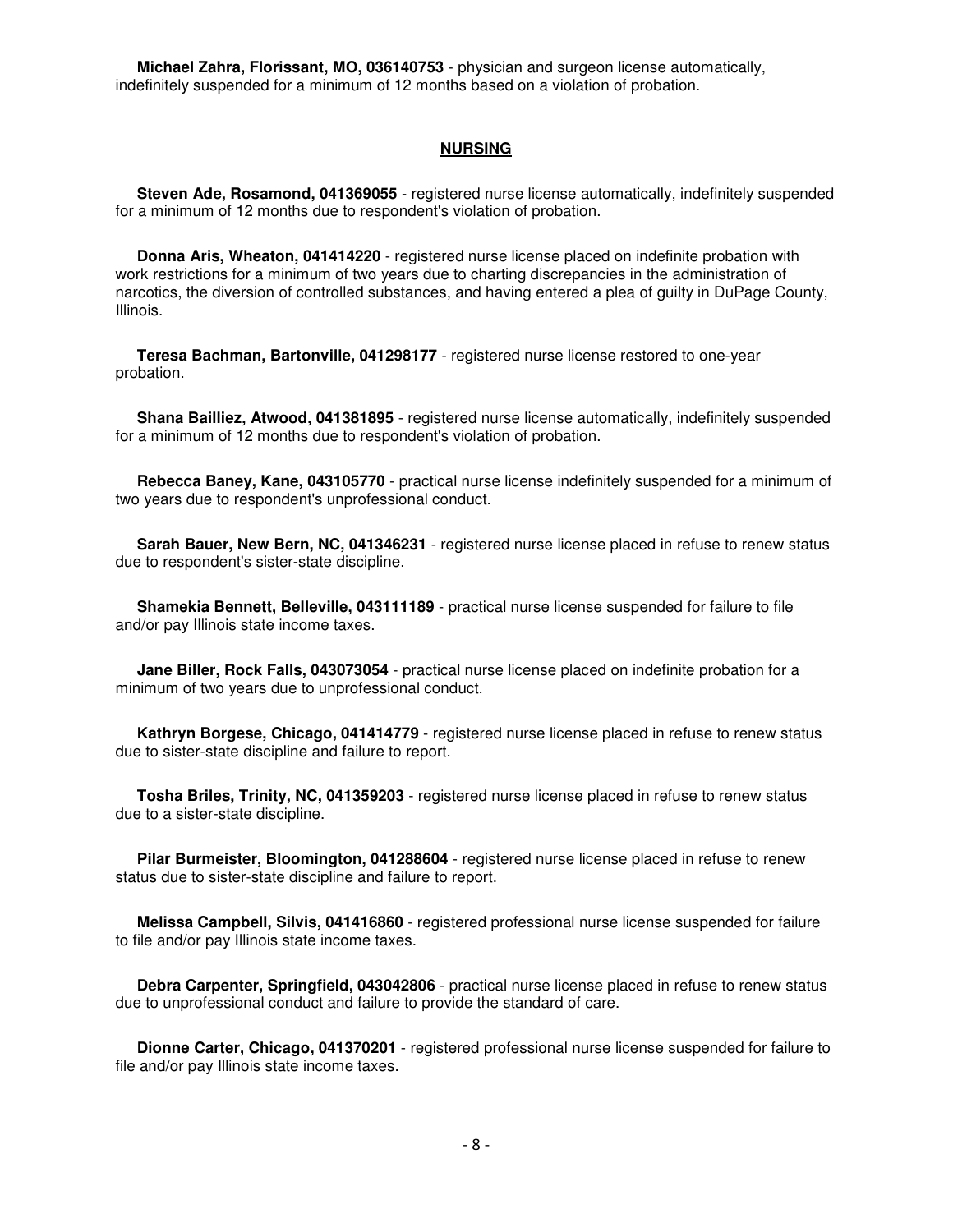**Amanda Chisum, Canton, 041423468** - registered nurse license indefinitely suspended for a minimum of two years because of respondent being convicted on May 31, 2018 of one count felony theft and having been sentenced to probation for 24 months. The sentence included a requirement for respondent to pay restitution of \$11,000. Respondent failed to report the sentence to the Department.

 **Cassie Cresong, Champaign, 041445864** - registered nurse license placed on indefinite probation for a minimum of three years with work restrictions due to respondent's unprofessional conduct, failure to report, and being named in an indicated report by the Illinois Department of Children and Family Services.

 **Taneisha Davis, Decatur, 043117965** - practical nurse license reprimanded after respondent worked while her license was suspended.

 **Catherine Deleon, Northbrook, 041261083** - registered nurse license placed in refuse to renew status due to a sister-state discipline and failure to report said discipline.

 **Laura Demond, Smithton, 043086476** - practical nurse license placed in refuse to renew status due to respondent's unprofessional conduct, diversion, and failure to report.

 **Melinda Dickinson, Brentwood, TN, 041352532** - registered nurse license placed in refuse to renew status due to sister-state discipline and failure to report.

 **Kelly Dougherty, Des Plaines, 041485292** - registered nurse license application issued with reprimand for having pled guilty to, and having been found guilty of, felony aggravated driving under the influence of alcohol in 2010.

 **Joetta Duggins, Lake Station, IN, 043105801** - practical nurse license placed in refuse to renew status due to a sister-state discipline and failure to report to the Department.

 **John Fearon, Chicago, 043106994** - practical nurse license placed on indefinite probation for a minimum of two years due to respondent's habitual use of alcohol, sister-state discipline, and failure to report.

 **David Giurgiu, Glencoe, 041460913** - registered nurse license placed under a Chaperone Order because of being charged with a forcible felony and an offense for which the sentence includes registration as a sex offender.

 **David Giurgiu, Glencoe, 041460913** - registered nurse license temporarily suspended pending the completion of the criminal proceedings, due to failure to comply with the terms of an Order Requiring the Presence of Chaperone During Patient Encounters.

 **Brendalla Green, Bloomington, 041280838** - registered nurse license indefinitely suspended due to unprofessional conduct.

 **Carl Haller, Bloomington, 041255967** - registered nurse license placed in refuse to renew status due to failure to report.

 **Jody Haltenhoff, Brighton, 041345038** - registered nurse license automatically, indefinitely suspended for a minimum of 12 months after violated probation.

 **Sean Hammer, Shannon, 041426427** - registered nurse license revoked due to sexual assault on a patient.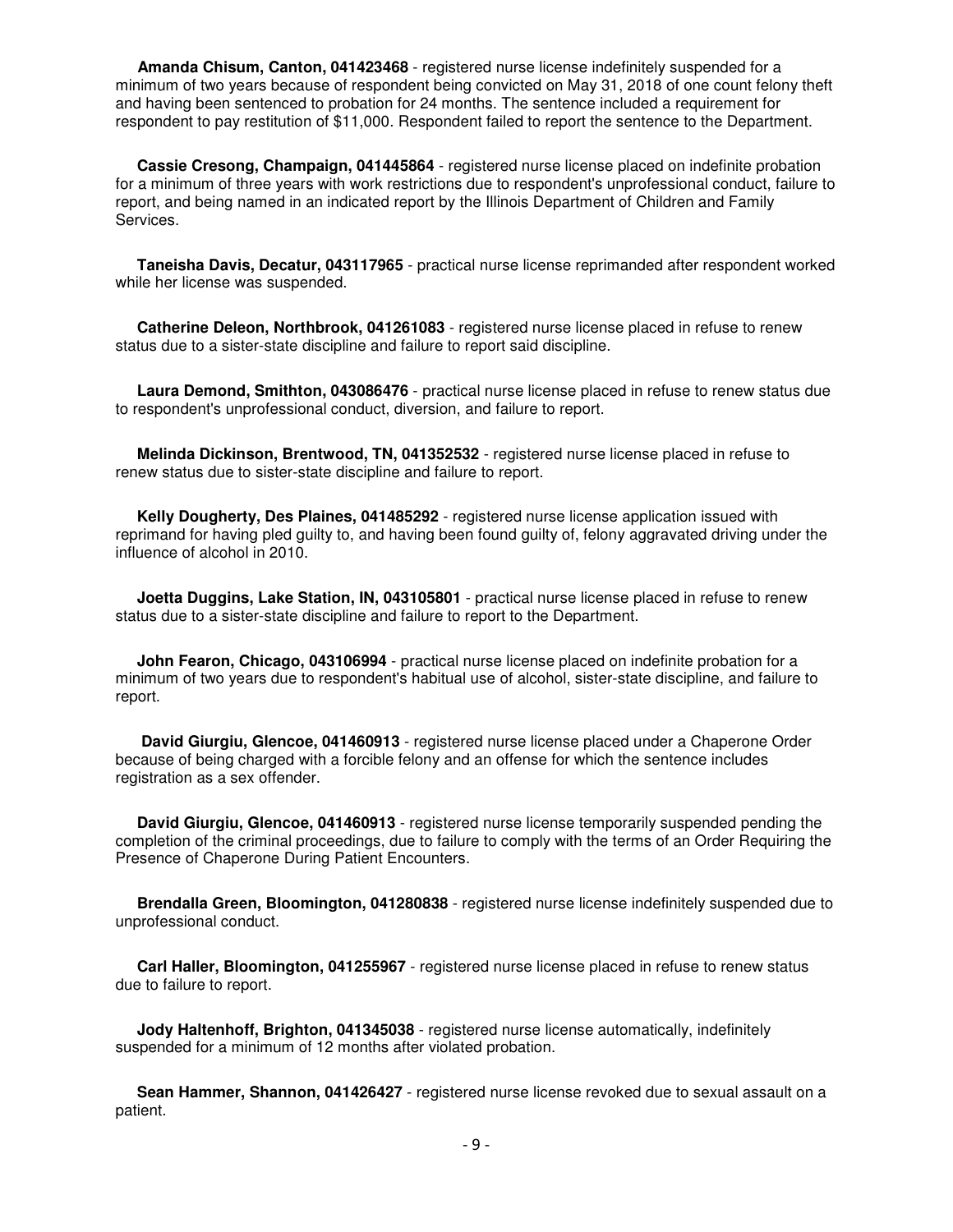**Lavondia Harvey, Chicago, 043101211** - practical nurse license suspended for failure to file and/or pay Illinois state income taxes.

 **Beth Hawkins, Tuscola, 041279996** - registered nurse license placed in refuse to renew status due to a sister-state discipline.

 **Glenda Hinkle, Olney, 041270917** - registered nurse license indefinitely suspended for a minimum of two years because of respondent's verbal and physical altercation with a resident at a facility in the state of Illinois.

 **Hakeem Ishola, Olympia Fields, 041330802** - registered nurse license suspended for failure to file and/or pay Illinois state income taxes.

 **Jeanette Johnson, Vandalia, 041415126** - registered nurse license indefinitely suspended for a minimum of three years due to unprofessional conduct, theft of controlled substances, addiction and failure to report a final adverse action by a health care institution which was termination from employment.

 **Rhonda Johnson, Plano, 0410283957** - registered nurse license indefinitely suspended for unprofessional conduct and failure to report termination.

 **Carrie Jones, Chicago Ridge, 041340405** - registered nurse license automatically, indefinitely suspended for a minimum of three years due to respondent's violation of probation.

 **Anna Kelly, Washington, 041355403** - registered nurse license placed on indefinite probation for a minimum of three years due to willful making or filing of false records by calling in unauthorized prescriptions for self-use without the authorization of the prescribing physician and failing to report a termination to the Department.

 **Nicole Landis, Manteno, 041433462** - registered nurse license automatically, indefinitely suspended for failure to submit to a compelled substance abuse assessment.

 **Mary Leis, Carlyle, 041440016** - registered nurse license indefinitely suspended because of testing positive for cannabinoids in a pre-employment screen at a facility in the state of Illinois.

 **Founcia Martin, Los Angeles, CA, 041383379** - registered nurse license placed on indefinite probation due to sister-state discipline in California.

 **Mathew Maupin, Trenton, FL, 041320347** - registered nurse license automatically, indefinitely suspended for a minimum of one year due to respondent's violation of probation.

 **Aidan McChrystal, Manteno, 041279958** - registered nurse license revoked due to respondent's violation of probation.

 **Julie McCoy, Centralia, 041354608** - registered professional nurse license suspended for failure to file and/or pay Illinois state income taxes.

 **Marilyn Millis, Danville, 041164555** - registered nurse license placed in refuse to renew status due to respondent's sister-state discipline.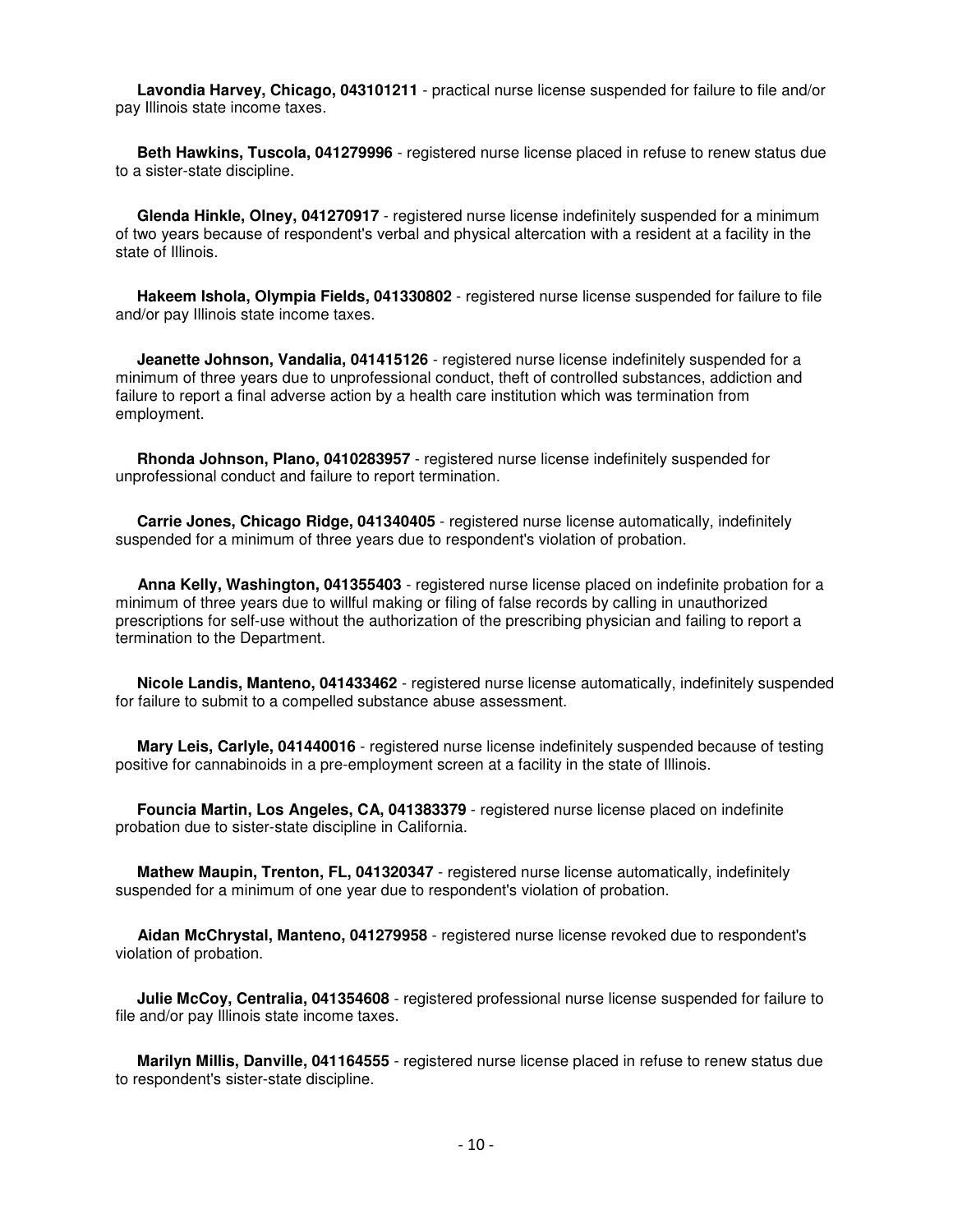**Misty Morefield, Saint Genevieve, MO, 041433082** - registered nurse license suspended for failure to file and/or pay Illinois state income taxes.

 **Tunyesse Murphy, Grand Prairie, TX, 043117957** - practical nurse license placed in refuse to renew status due to sister-state discipline and failure to report.

 **James Orr, Nashville, TN, 041339066** - registered nurse license placed in refuse to renew status due to a sister-state discipline and failure to report.

 **Molly Pallikunnel, Missouri City, TX, 041329969** - registered nurse license indefinitely suspended due to sister-state disciplines from the states of Texas and New York.

 **Julie Parker, Warrenville, 041189542** - registered nurse license revoked and fined \$10,000 for having pled guilty to, and having been found guilty of, Obstruction with a Federal Audit.

 **Samantha Perkins, Chicago, 043108137** - practical nurse license suspended for failure to file and/or pay Illinois state income taxes.

 **Ashley Reed, Keokuk, IA, 041441672** - registered nurse license placed in refuse to renew status due to respondent's sister-state discipline.

 **Anissa Reynolds, Chicago Heights, 043101611** - practical nurse license suspended for failure to file and/or pay Illinois state income taxes.

 **Michelle Rhymes, Hazel Crest, 041438960** - registered professional nurse license suspended for failure to file and/or pay Illinois state income taxes.

 **Denise Rivero, Miami, 041376391** - registered professional nurse license suspended for failure to file and/or pay Illinois state income taxes.

 **Robert Ruley, Waukegan, 041296474** - registered nurse license placed in refuse to renew status due to sister-state discipline.

 **Brandi Sanchez, Rockford, 043113993** - practical nurse license placed on indefinite probation for a minimum of three years with work restrictions due to respondent's unprofessional conduct, diversion, and failure to report.

 **Tiffany Shipp, St. Peters, MO, 041316713** - registered nurse license placed on indefinite probation for a minimum of one year due to a discipline by the Missouri State Board of Nursing.

 **Stephanie Slaton, Stonefort, 041379134** - registered nurse license suspended for failure to file and/or pay Illinois state income taxes.

 **Debra Stark, De Soto, MO, 041357846** - registered nurse license revoked based on sister-state discipline from Missouri Board of Nursing and for failure to report.

 **Stefanie Stines, Milwaukee, WI, 041255771** - registered nurse license placed on indefinite probation for a minimum of six months based on discipline from another U.S. jurisdiction.

 **Michael Stuller, Wood River, 041270924** - registered professional nurse license suspended for failure to file and/or pay Illinois state income taxes.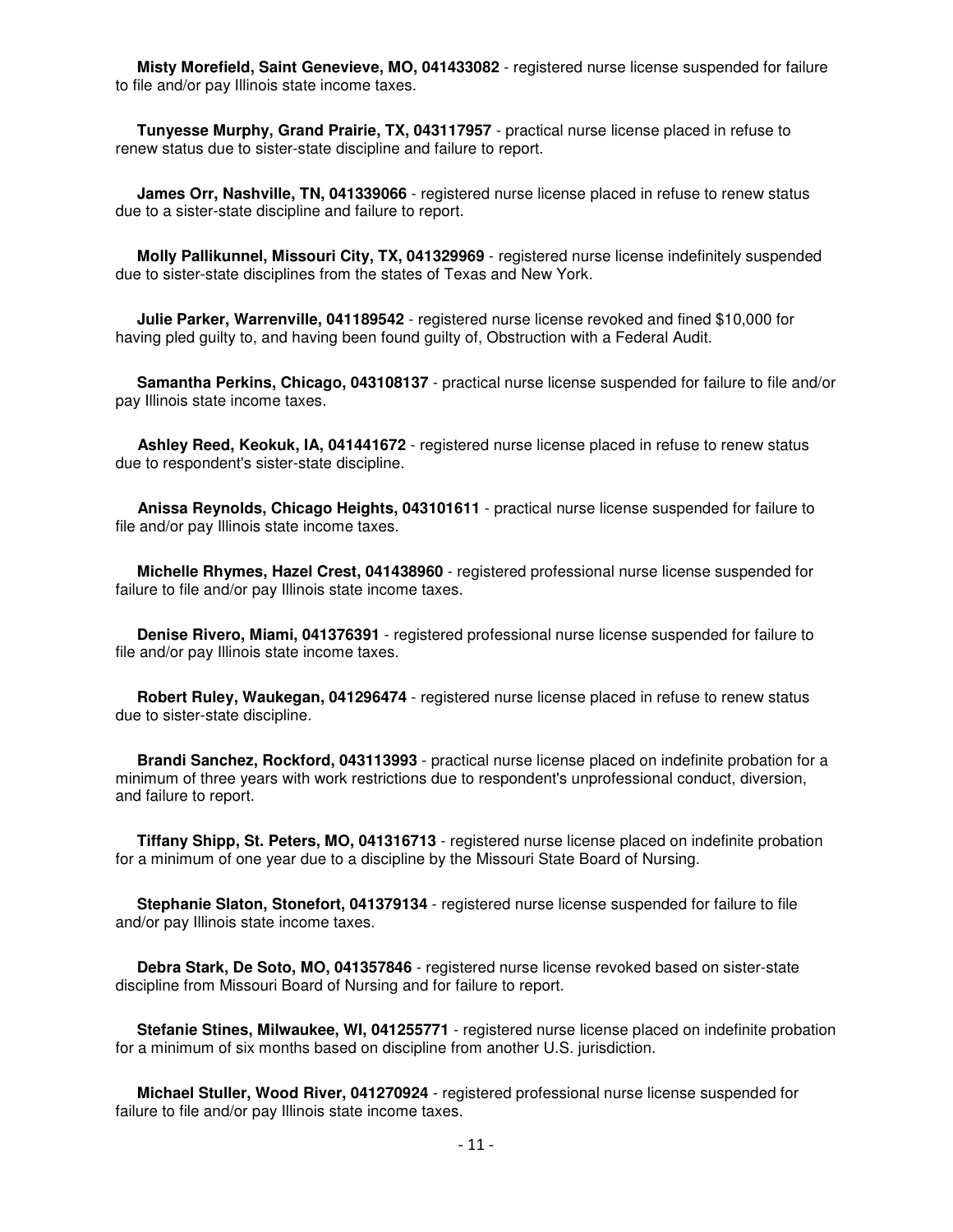**Shannon Thomas, Dixon, 041407254** - registered nurse license reprimanded after respondent voluntarily surrendered her Iowa nurse license for leaving her home health patient to go to a doctor's appointment, allegedly with permission of the patient's mother. The patient experienced oxygen desaturation in respondent's absence.

 **Miquiya Thompson, Chicago, 041392585** - registered professional nurse license suspended for failure to file and/or pay Illinois state income taxes.

 **Rita Verheggen, Waterloo, 041230645** - registered professional nurse license suspended for failure to file and/or pay Illinois state income taxes.

 **Kara Wambach, Bloomington, 043126620** - practical nurse license reprimanded due to respondent's sister-state discipline.

 **Idella Washington, Chicago, 041448736** - registered professional nurse license suspended for failure to file and/or pay Illinois state income taxes.

 **Douglas Watts, Moweaqua, 041486732** - registered nurse license application issued with reprimand due to pleading guilty on January 27, 2011 to a felony for obstructing a peace officer and was the proximate cause of an injury to the peace officer. In 2013, respondent pled guilty to disorderly conduct for knowingly acting in such unreasonable manner as to alarm or disturb another and provoke a breach of the peace.

 **Sylvia Williams, Danville, 043088689** - practical nurse license suspended for failure to file and/or pay Illinois state income taxes.

 **Donna Wright, Wilmington, 041281249** - registered nurse license automatically, indefinitely suspended for a minimum of 12 months due to respondent's violation of probation.

### **OCCUPATIONAL THERAPY**

 **Chaleisa Walker, Joliet, 057004400** - certified occupational therapy assistant license suspended for failure to file and/or pay Illinois state income taxes.

#### **PHARMACY**

 **Jeffrey Chenoweth, Marion, 051041121** - pharmacy technician license restored to indefinite probation for a minimum of one year.

 **Deena Chirkina, Yorkville, 051302633** - pharmacist license application issued and placed on nonreporting probation for one year due to her having violated NABP testing policies when taking the NAPLEX examination.

 **Elizabeth Cruz, Chicago, 049166455** - pharmacy technician license placed in refuse to renew status due to respondent's unprofessional conduct.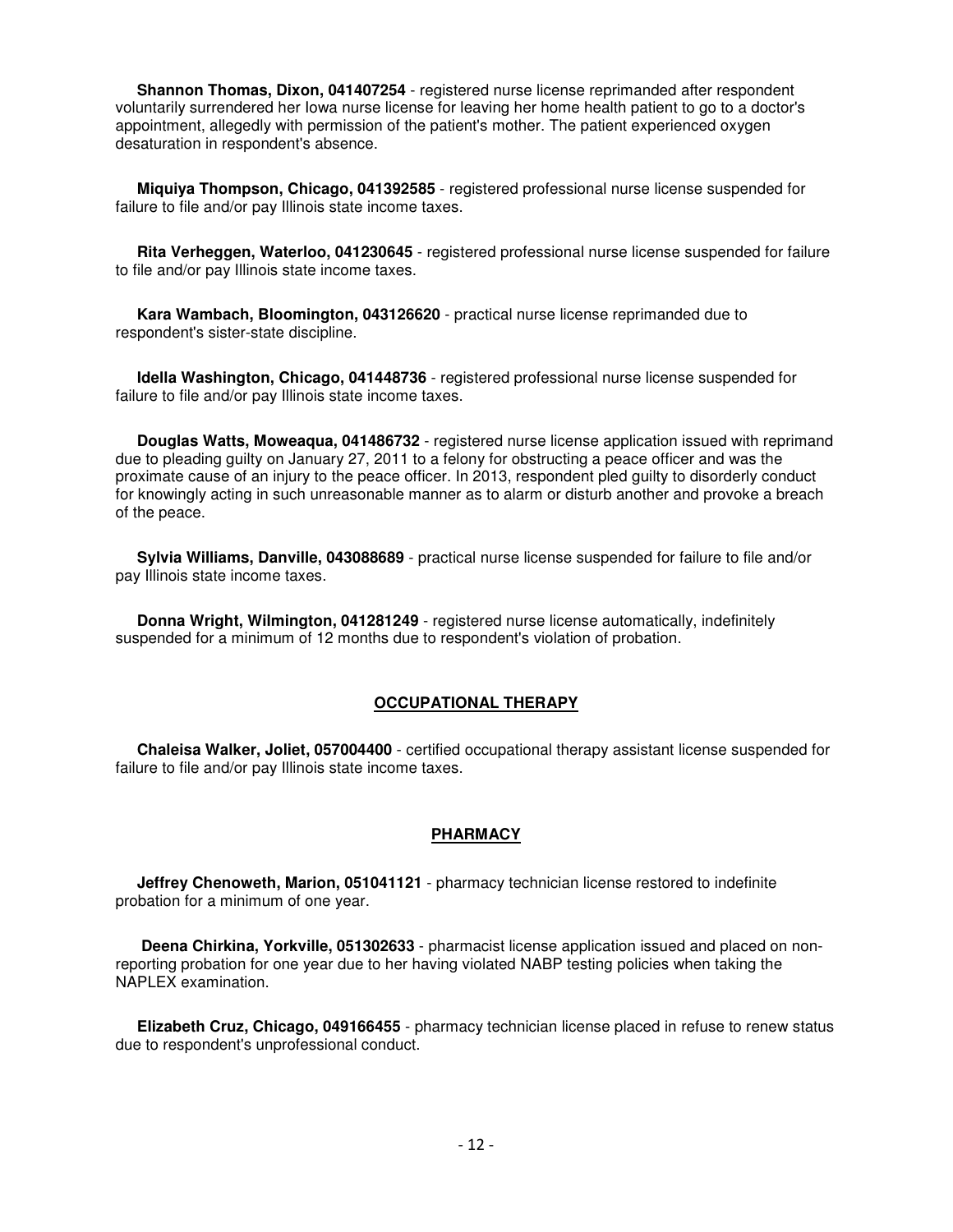**Drug Depot Inc, Palm Harbor, FL, 054018831** - pharmacy license reprimanded due to disciplinary actions taken in the states of Iowa, Oklahoma, Texas, Colorado, California, Kansas, Michigan and Alabama.

 **Wendy Garcia, Carpentersville, 049262979** - pharmacy technician license suspended for failure to file and/or pay Illinois state income taxes.

 **Shakela Goss, Chicago, 049216157** - pharmacy technician license suspended for failure to file and/or pay Illinois state income taxes.

 **Diontae Grear, Hillside, 049168736** - pharmacy technician license placed in refuse to renew status for being more than 30 days delinquent in the payment of child support.

 **Jacqueline Green, Chicago, 049206511** - pharmacy technician license placed in refuse to renew status due to respondent's unprofessional conduct and criminal conviction.

 **Kyerre Henderson, Chicago, 049226172** - pharmacy technician license placed in refuse to renew status due to respondent's unprofessional conduct and failure to report.

 **Ronald Osborn, Mapleton, 049262302** - pharmacy technician license placed in refuse to renew status due to criminal charges in Peoria County.

 **Karina Worthy, Chicago, 049262170** - pharmacy technician license suspended for failure to file and/or pay Illinois state income taxes.

#### **PHYSICAL THERAPY**

 **Stacie Lee, Riverdale, 160006115** - physical therapist assistant license suspended for failure to file and/or pay Illinois state income taxes.

 **Monika Zubel, Skokie, 160002082** - physical therapist assistant license suspended for failure to file and/or pay Illinois state income taxes.

#### **PRIVATE DETECTIVE, PRIVATE ALARM, PRIVATE SECURITY & LOCKSMITH**

 **Isabell Agnew, Chicago, 129347564** - permanent employee registration card suspended for failure to file and/or pay Illinois state income taxes.

 **Latoya Anderson, Chicago, 129442279** - permanent employee registration card application issued and placed on non-reporting probation for two years for prior violations of the Act.

 **Damonika Banks, Chicago, 129417252** - permanent employee registration license suspended for failure to file and/or pay Illinois state income taxes.

 **Whitney Bets, Chicago, 129415341** - permanent employee registration card suspended for failure to file and/or pay Illinois state income taxes.

 **Kijuan Blair, Chicago, 129413349** - permanent employee registration card placed in refuse to renew status for failure to appear for a disciplinary conference.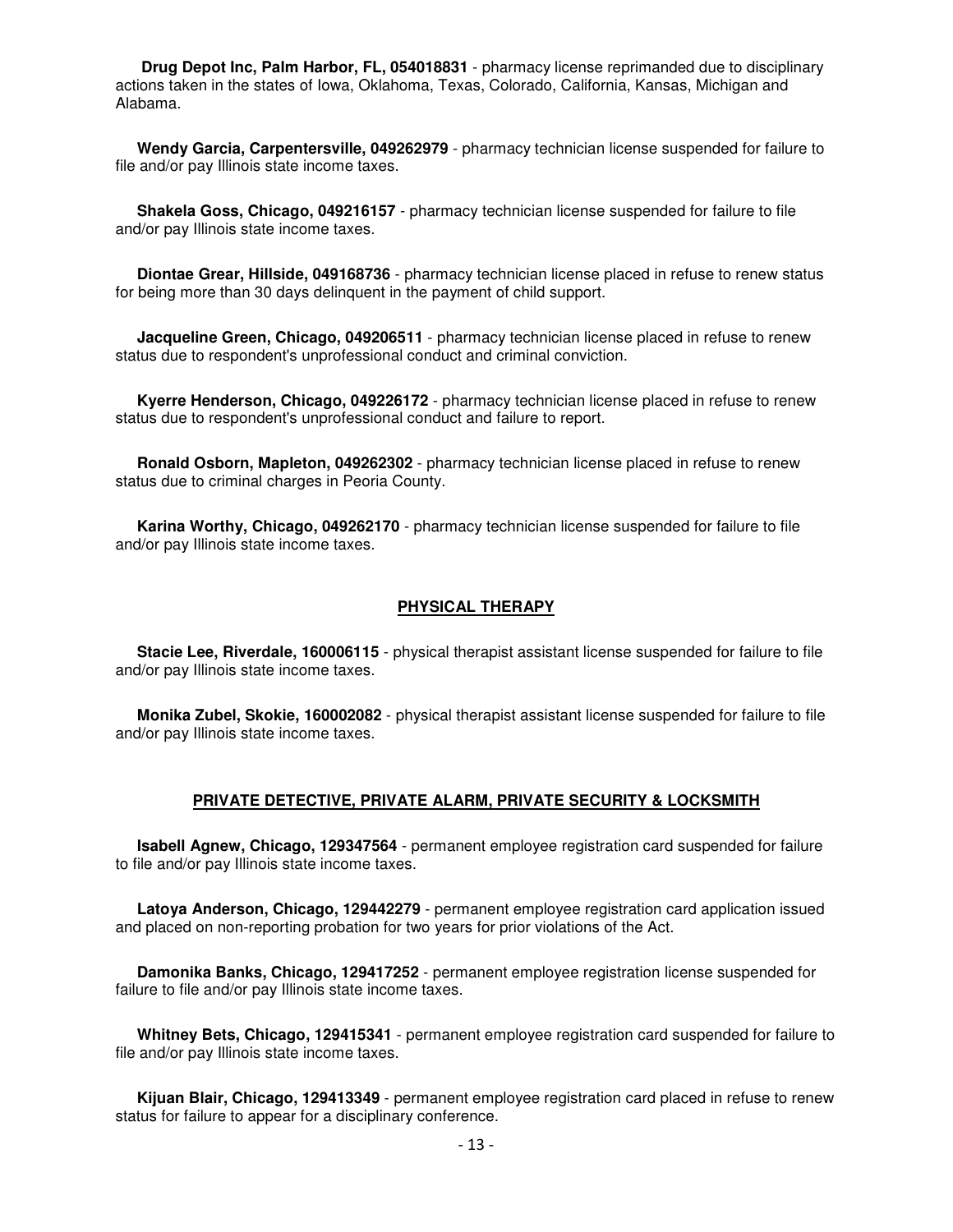**William Broughton, Riverdale, 129411375** - permanent employee registration card automatically, indefinitely suspended due to prior activities that are a violation of his probation order with the Department.

 **Leah Brumsfield, Oak Park, 129425119** - permanent employee registration card suspended for failure to file and/or pay Illinois state income taxes.

 **Willie Burns, Chicago, 129442785** - permanent employee registration card application issued and placed on non-reporting probation for violation of the Act.

 **Alan Cabell, Matteson, 129430613** - permanent employee registration card suspended for failure to file and/or pay Illinois state income taxes.

 **Juan Campbell, Forest Park, 129044746** - permanent employee registration card suspended for failure to file and/or pay Illinois state income taxes.

 **Paulette Cates, Chicago, 129379255** - permanent employee registration license suspended for failure to file and/or pay Illinois state income taxes.

 **Shatari Chandler, Chicago, 129432878** - permanent employee registration card suspended for failure to file and/or pay Illinois state income taxes.

 **Quinton Chaney, Belleville, 129034712** - permanent employee registration card suspended for failure to file and/or pay Illinois state income taxes.

 **Bryan Chlebek, Berwyn, 129327882** - permanent employee registration card suspended for being more than 30 days delinquent in the payment of child support.

 **Brandon Clark, Forest Park, 129298397** - permanent employee registration card placed in refuse to renew status for failure to appear for a disciplinary conference.

 **Tyaisha Clark, Maywood, 129433430** - permanent employee registration card suspended for failure to file and/or pay Illinois state income taxes.

 **Carolyn Collins, Chicago, 129339652** - permanent employee registration card suspended for failure to file and/or pay Illinois state income taxes.

 **Kendrick SinClair Cook, Chicago, 129428401** - permanent employee registration card placed on a two-year definite probation with a concurrent Firearm Control Card restriction for violations of Act.

 **Taron Dabney, Alsip, 129435113** - permanent employee registration card suspended for failure to file and/or pay Illinois state income taxes.

 **Debra Daniels, Chicago, 129436106** - permanent employee registration license suspended for failure to file and/or pay Illinois state income taxes.

 **Dale Daniels, Chicago, 129335731** - permanent employee registration card placed in refuse to renew status for failure to appear for a disciplinary conference.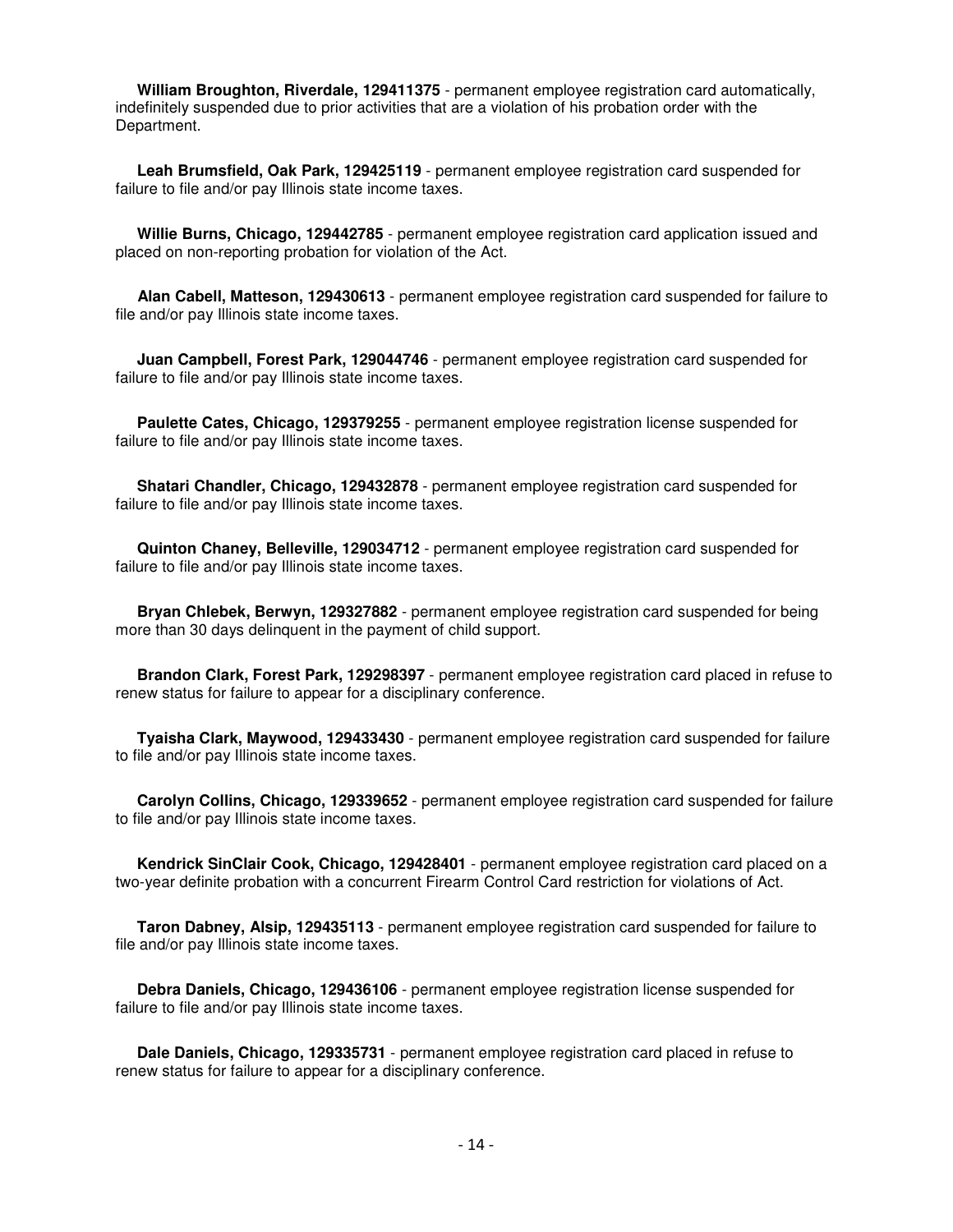**Ashley Doy, Geneseo, 129391659** - permanent employee registration card suspended for failure to file and/or pay Illinois state income taxes.

 **Thomas Durr, Hillside, 129425801** - permanent employee registration card suspended for failure to file and/or pay Illinois state income taxes.

 **Demetrius Fluellen, Chicago, 129322315** - permanent employee registration card placed in refuse to renew status for failure to appear for a disciplinary conference.

 **Tavarus Forest, Chicago, 129433612** - permanent employee registration card suspended for failure to file and/or pay Illinois state income taxes.

 **Charlena Forrest, Chicago, 129312971** - permanent employee registration card suspended for failure to file and/or pay Illinois state income taxes.

 **Florencio Garcia, Chicago, 129365977** - permanent employee registration card suspended for failure to file and/or pay Illinois state income taxes.

 **Dudley Grace, Chicago, 129377168** - permanent employee registration card placed in refuse to renew status for failure to appear for a disciplinary conference.

 **Diontae Grear, Oak Park, 12918767** - permanent employee registration card suspended for being more than 30 days delinquent in the payment of child support.

 **Michael Griffin, Chicago Heights, 12940471** - permanent employee registration card placed on non-reporting probation for 10 months due to violation of the Detective Act.

 **Dominick Gunn, Dixon, 129266832** - permanent employee registration card suspended for failure to file and/or pay Illinois state income taxes.

 **Edward Harper, Bloomington, 129045933** - permanent employee registration card placed in refuse to renew status for failure to appear for a disciplinary conference.

 **David Harris, Tinley Park, 129338939** - permanent employee registration card suspended for failure to file and/or pay Illinois state income taxes.

 **Tatiana Harris-Clark, Rockford, 129433023** - permanent employee registration card suspended for failure to file and/or pay Illinois state income taxes.

 **Xavier Harrison, Chicago, 129384602** - permanent employee registration card placed in refuse to renew status for failure to appear for a disciplinary conference.

 **Katrina Hart, Sherwood, 129402014** - permanent employee registration card suspended for failure to file and/or pay Illinois state income taxes.

 **Deanna Hendrix, Chicago, 129433528** - permanent employee registration card suspended for failure to file and/or pay Illinois state income taxes.

 **Lucy Herron, Chicago, 129442280** - permanent employee registration card application issued and placed on non-reporting probation for one year for prior violations of the Act.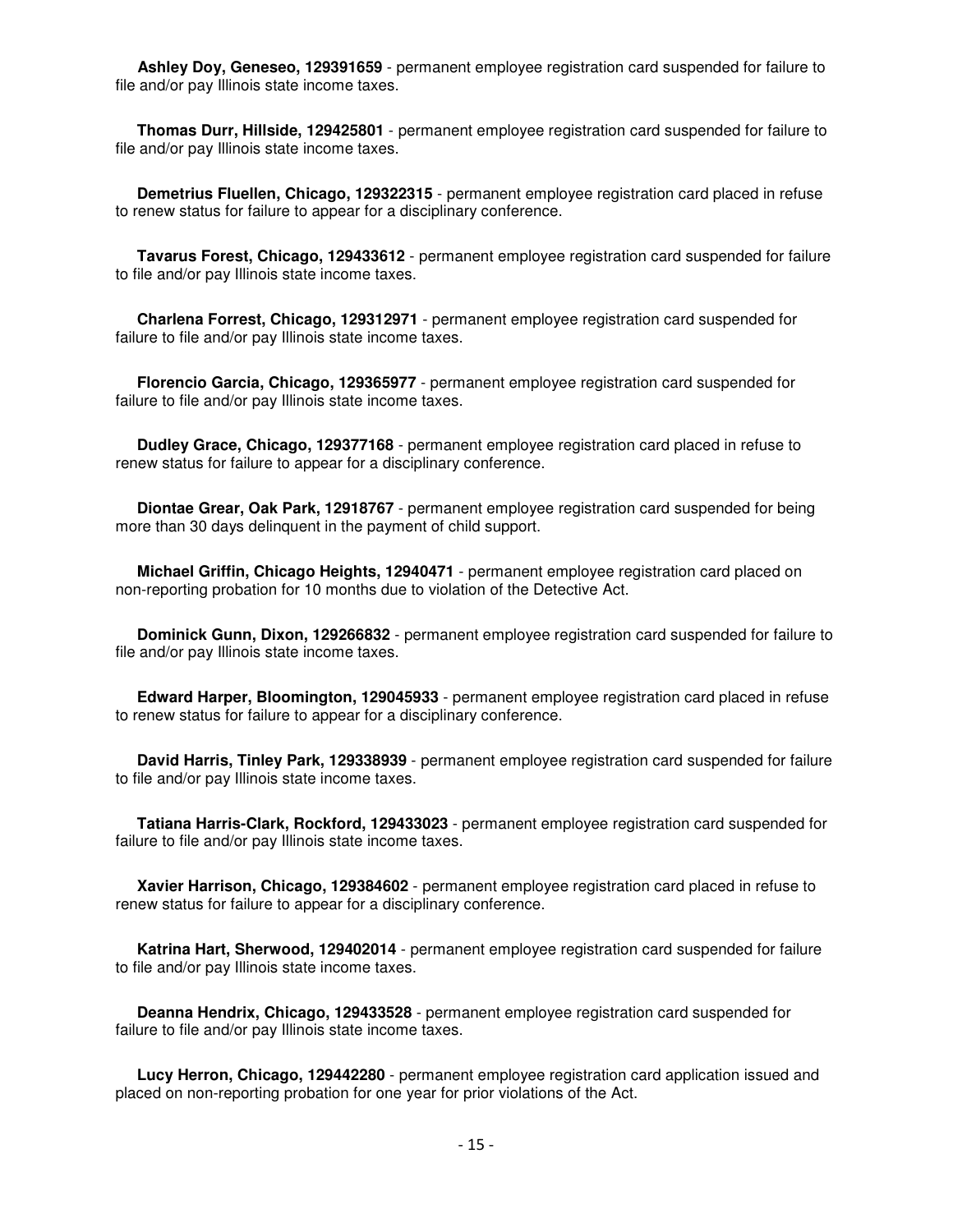**Horace Hinkle, Lansing, 129355565** - permanent employee registration card placed on nonreporting probation for two years for prior violations of the Act.

 **Gregory Holmes, Chicago, 129427646** - permanent employee registration card suspended for failure to file and/or pay Illinois state income taxes.

 **Sirjohn Hudson, Chicago, 129308374** - permanent employee registration card placed in refuse to renew status for failure to appear for a disciplinary conference.

 **Charles Ingram, Chicago, 129427027** - permanent employee registration card suspended for failure to file and/or pay Illinois state income taxes.

 **Jerica Jenke, Chicago, 129402485** - permanent employee registration card placed in refuse to renew status for failure to appear for a disciplinary conference.

 **Kevin Johns, Fox Lake, 129355908** - permanent employee registration card suspended for failure to file and/or pay Illinois state income taxes.

 **Kendrick Johnson, Chicago, 129391158** - permanent employee registration card suspended for failure to file and/or pay Illinois state income taxes.

 **Vernell Kennedy, Tinley Park, 129183277** - permanent employee registration card suspended for failure to file and/or pay Illinois state income taxes.

 **Ibriham Kiswani, Chicago, 229048543** - Firearm Control Cards, **229051187, 229059423, 229060866, 229066772, 229081503, 229085396** are revoked for failure to meet licensure requirements.

 **Johnathan Kunz, Chicago, 129317523** - permanent employee registration card suspended for failure to file and/or pay Illinois state income taxes.

 **Sheena Lewis, Chicago, 129436254** - permanent employee registration card suspended for failure to file and/or pay Illinois state income taxes.

 **Brandon Madison, Chicago, 129435658** - permanent employee registration card suspended for failure to file and/or pay Illinois state income taxes.

 **Ignacio Marchan, Chicago, 129334447** - permanent employee registration card placed on refuse to renew status for violation of the Act.

 **Dorian Martin, Milford, 129395128** - permanent employee registration card placed in refuse to renew status for failure to appear for a disciplinary conference.

 **Shaquana Martin, Melrose Park, 129418378** - permanent employee registration card placed on probation for two years for violation of the Act.

 **Scott McCarthy, Rockford, 129317290** - permanent employee registration card placed in refuse to renew status for failure to appear for a disciplinary conference.

 **Shavandis McDonald, Chicago, 129407214** - permanent employee registration card suspended for failure to file and/or pay Illinois state income taxes.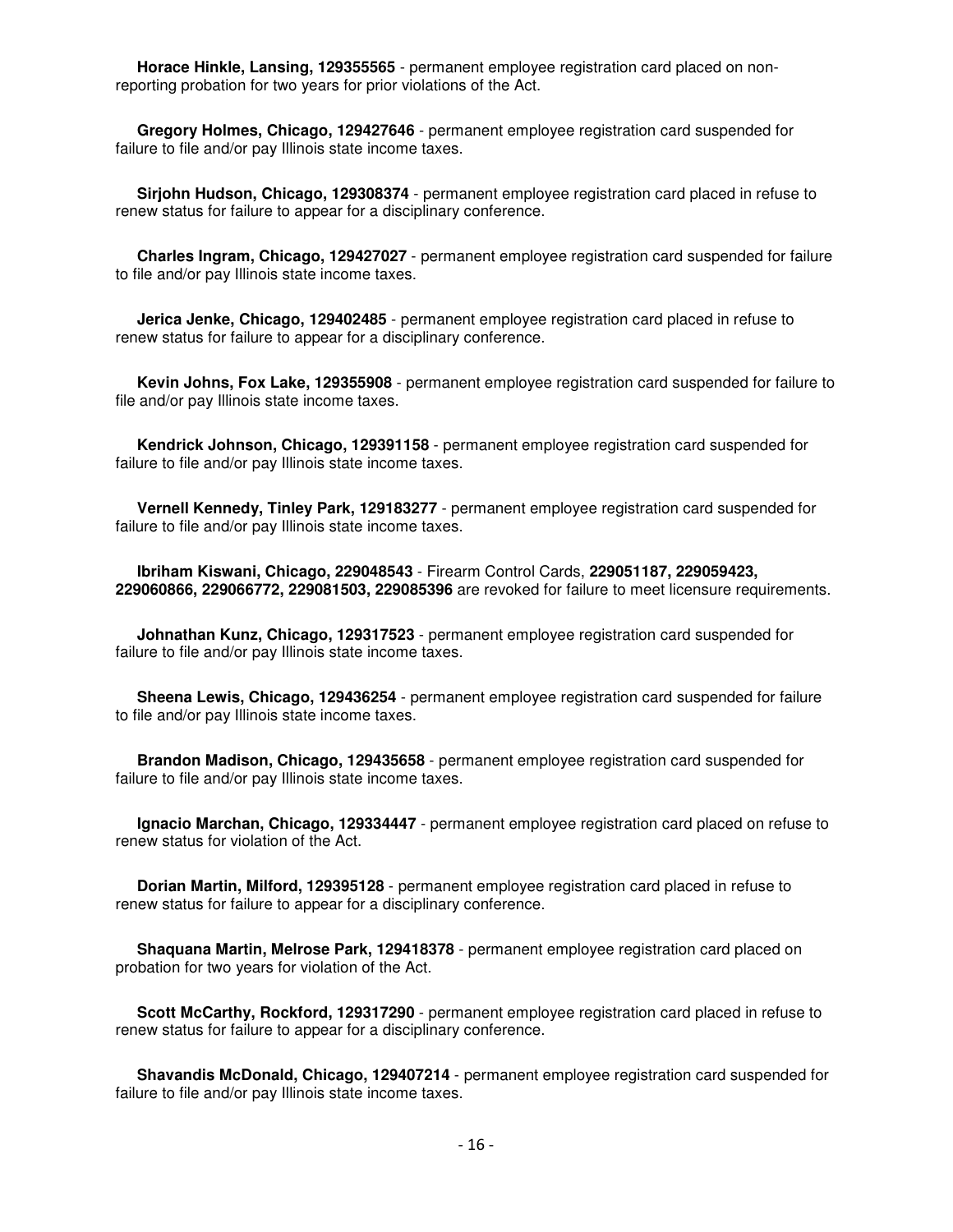**Melvin McDuffy, Chicago, 129187159** - permanent employee registration card and **266000012,** canine trainer authorization card, is placed in refuse to renew status due to falsification of application for canine trainer authorization card.

 **Andrae McPherson, Chicago, 129420620** - permanent employee registration card suspended for being more than 30 days delinquent in the payment of child support.

 **Melvin McReynolds, Calumet City, 129335073** - permanent employee registration card placed in refuse to renew status for failure to appear for a disciplinary conference.

 **Shane Meadows, Waukegan, 129417669** - permanent employee registration card suspended for failure to file and/or pay Illinois state income taxes.

 **Bruce Meeks, Chicago, 129421326** - permanent employee registration card suspended for failure to file and/or pay Illinois state income taxes.

 **Tavaris Moore, Chicago, 129263264** - permanent employee registration card suspended for failure to file and/or pay Illinois state income taxes.

 **Douglas Nash, Chicago, 129442282** - permanent employee registration card application issued and placed on non-reporting probation for three years for prior violations of the Act.

 **Vernon Northington, Chicago, 129442996** – permanent employee registration card application issued and placed on non-reporting probation for one year for violation of the Act.

 **Darnell Perry, Chicago, 129406413** - permanent employee registration card placed in refuse to renew status for failure to appear for a disciplinary conference.

 **Urbano Ponce, South Elgin, 129430349** - permanent employee registration card suspended for failure to file and/or pay Illinois state income taxes.

 **Tyjon Poole, Chicago, 129426583** - permanent employee registration card suspended for failure to file and/or pay Illinois state income taxes.

 **Sequoia Rhinehouse, Chicago, 129417053** - permanent employee registration card suspended for failure to file and/or pay Illinois state income taxes.

 **Teresa Rhodes, Chicago, 129153558** - permanent employee registration card placed in refuse to renew status for failure to appear for a disciplinary conference.

 **Ricardo Roberts, Blue Island, 129169958** - permanent employee registration card placed in refuse to renew status for failure to appear at a disciplinary conference.

 **Erika Roberts, Canton, 129415406** - permanent employee registration card suspended for failure to file and/or pay Illinois state income taxes.

 **James Robinson, Channahon, 129302188** - permanent employee registration card placed on nonreporting probation for 28 months for prior violations of the Act.

 **Bernard Robinson, Chicago, 129442784** - permanent employee registration card application issued and placed on non-reporting probation for one year for violation of the Act.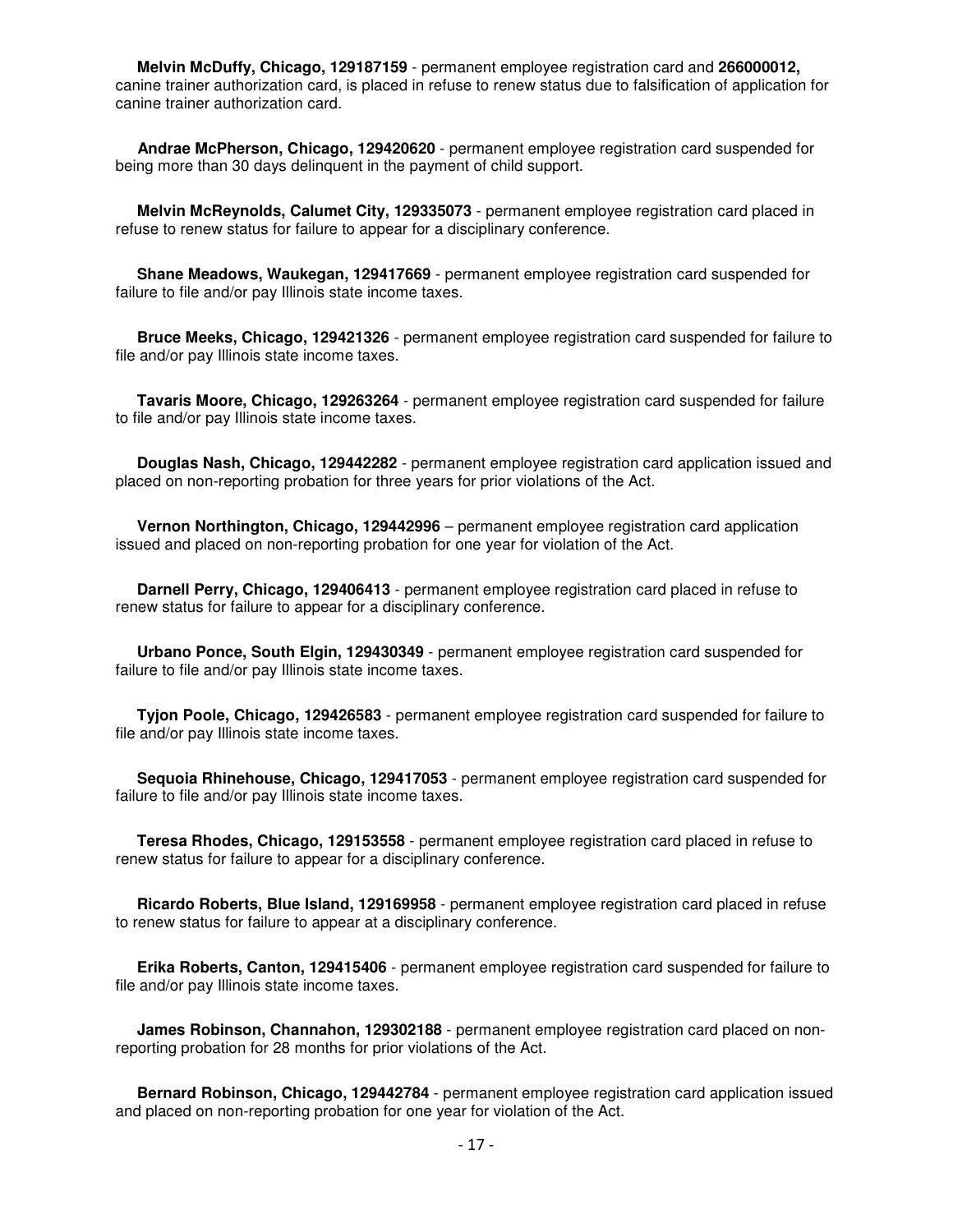**Alberto Santiago-Lopez, Chicago, 129428915** - permanent employee registration card suspended for failure to file and/or pay Illinois state income taxes.

 **Napoleon Scott, Chicago, 129402021** - permanent employee registration card placed in refuse to renew status for failure to appear for a disciplinary conference.

 **Briana Shugart, Lithonia, GA, 129app3881189** - permanent employee registration card application issued and placed on non-reporting probation for three years for violation of the Act.

 **Letasha Simpson, Venice, 129app3903290** - permanent employee registration card application issued and placed on non-reporting probation for one year due to prior violation of the Act.

 **Kelby Smith, Matteson, 129373884** - permanent employee registration card placed in refuse to renew status for failure to appear for a disciplinary conference.

 **Steven Stigler, Chicago, 129382210** - permanent employee registration card placed on nonreporting probation for three years and Firearm Control Card prohibited for prior violations of the Act.

 **Jaclyn Vura, Naperville, 011261142** - cosmetologist license suspended for failure to file and/or pay Illinois state income taxes.

 **Michael Wallin, Rockford, 129302393** - permanent employee registration card suspended for failure to file and/or pay Illinois state income taxes.

 **Louvenia Williams, Belleville, 129380150** - permanent employee registration license suspended for failure to file and/or pay Illinois state income taxes.

 **Lawrence Williams, Fairview Heights, 129403615** - permanent employee registration card suspended for failure to file and/or pay Illinois state income taxes.

 **Jeffrey Wise, Vernon Hills, 129431280** - permanent employee registration card suspended for failure to file and/or pay Illinois state income taxes.

#### **PHYSICIAN ASSISTANT**

 **Rollin Perkins, Carbondale, 085003116** - physician assistant license and controlled substance license indefinitely suspended for a minimum of one year after the Department received notification from the respondent's employer that his clinical privileges were suspended.

### **PROFESSIONAL COUNSELOR**

 **Adina Levi, Arlington, 178007144** - professional counselor license suspended for failure to file and/or pay Illinois state income taxes.

 **Lana Logan, Orland Park, 180007562** - clinical professional counselor license suspended for failure to file and/or pay Illinois state income taxes.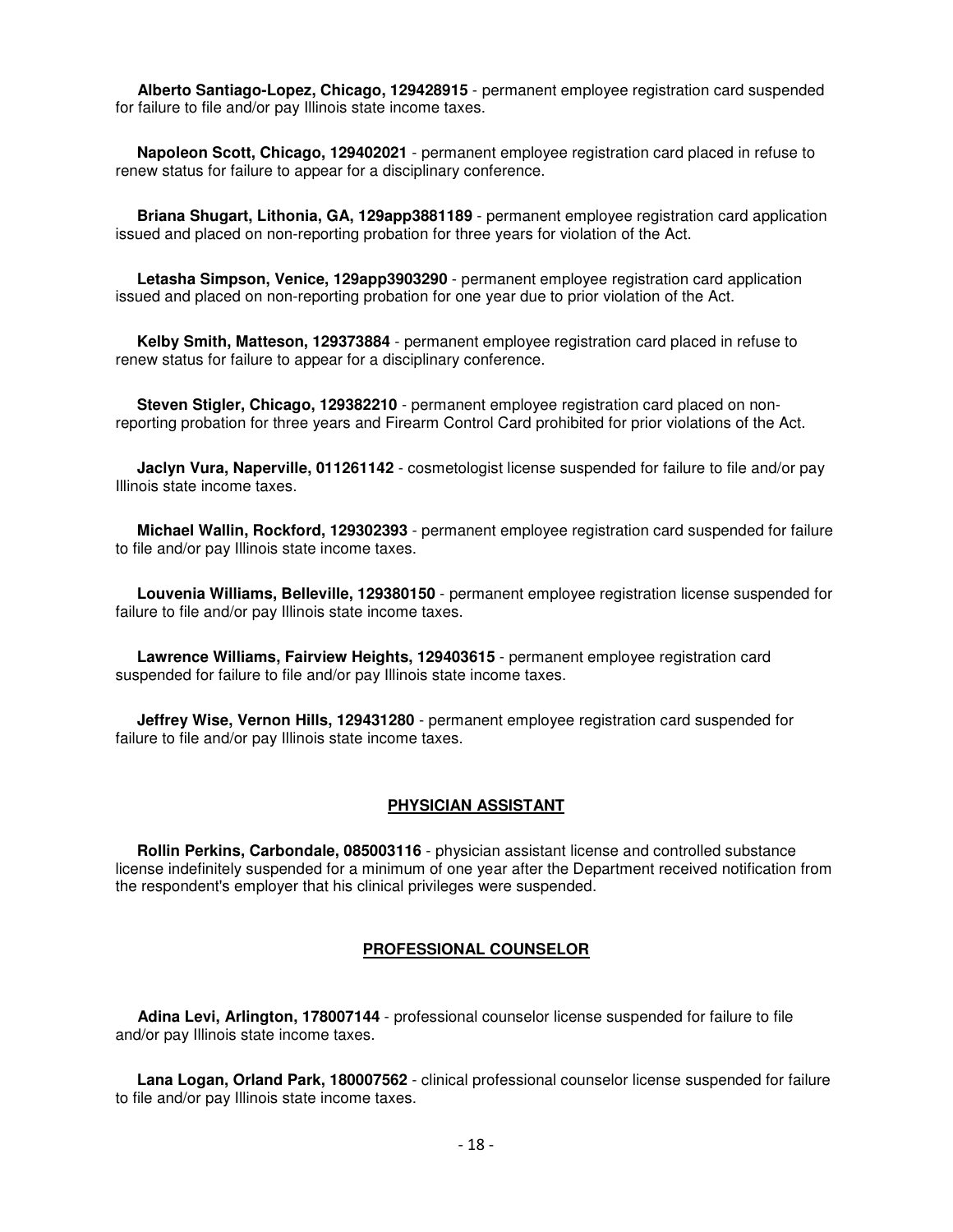#### **PROFESSIONAL ENGINEER**

 **Mingqiao Zhu, Sewickley, PA, 062055990** - professional engineering license reprimanded for failing to provide proper supervision and control over the professional engineering work produced by a nonactive/non-renewed design firm entity.

#### **PUBLIC ACCOUNTANT**

 **Thomas Duszynski, Plainfield, 065016490** - certified public accounting license indefinitely suspended when the SEC imposed sanctions and a suspension against him.

#### **RESPIRATORY CARE**

 **Demascus Russell, Las Vegas, 194007436** - respiratory care practitioner license suspended for failure to file and/or pay Illinois state income taxes.

#### **ROOFING CONTRACTOR**

 **A Affordable Roofing & Supply, Inc., Northbrook, 104000941** - roofing contractor license reprimanded and fined \$5,000 for aiding and assisting the unlicensed practice of roofing contracting.

 **Angeli Construction, Springfield, 104017773** - roofing contractor license suspended for failure to file and/or pay Illinois state income taxes.

 **Joshua McCoy, Richview, 105007583** - qualifying party roofing contractor license suspended for failure to file and/or pay Illinois state income taxes.

 **Orson Mercado-Unzueta, Chicago, 105app3877987** - roofing qualifying party designation issued but acceptance thereof indefinitely suspended based on felony conviction and unprofessional conduct.

 **MJC Contracting Inc., Carpentersville, 104016452** - roofing contractor license reprimanded and fined \$1,500 for aiding and assisting in the unlicensed practice of roofing contracting.

 **Dustin Owsley, Quincy, 105008891** - roofing qualifying party designation restored but acceptance thereof indefinitely suspended. Indefinite suspension stayed and roofing qualifying party designation placed on probation for one year with condition based on felony conviction and unprofessional conduct.

 **Owsley Roofing, Quincy, 104app3884462** - roofing contractor license issued on probation for one year with conditions to run concurrent with probation imposed on roofing qualifying party designation in Case No. 201907451 based on felony conviction and unprofessional conduct.

 **United Construction, Makanda, 104014712** - roofing contractor license suspended for failure to file and/or pay Illinois state income taxes.

#### **SOCIAL WORKER**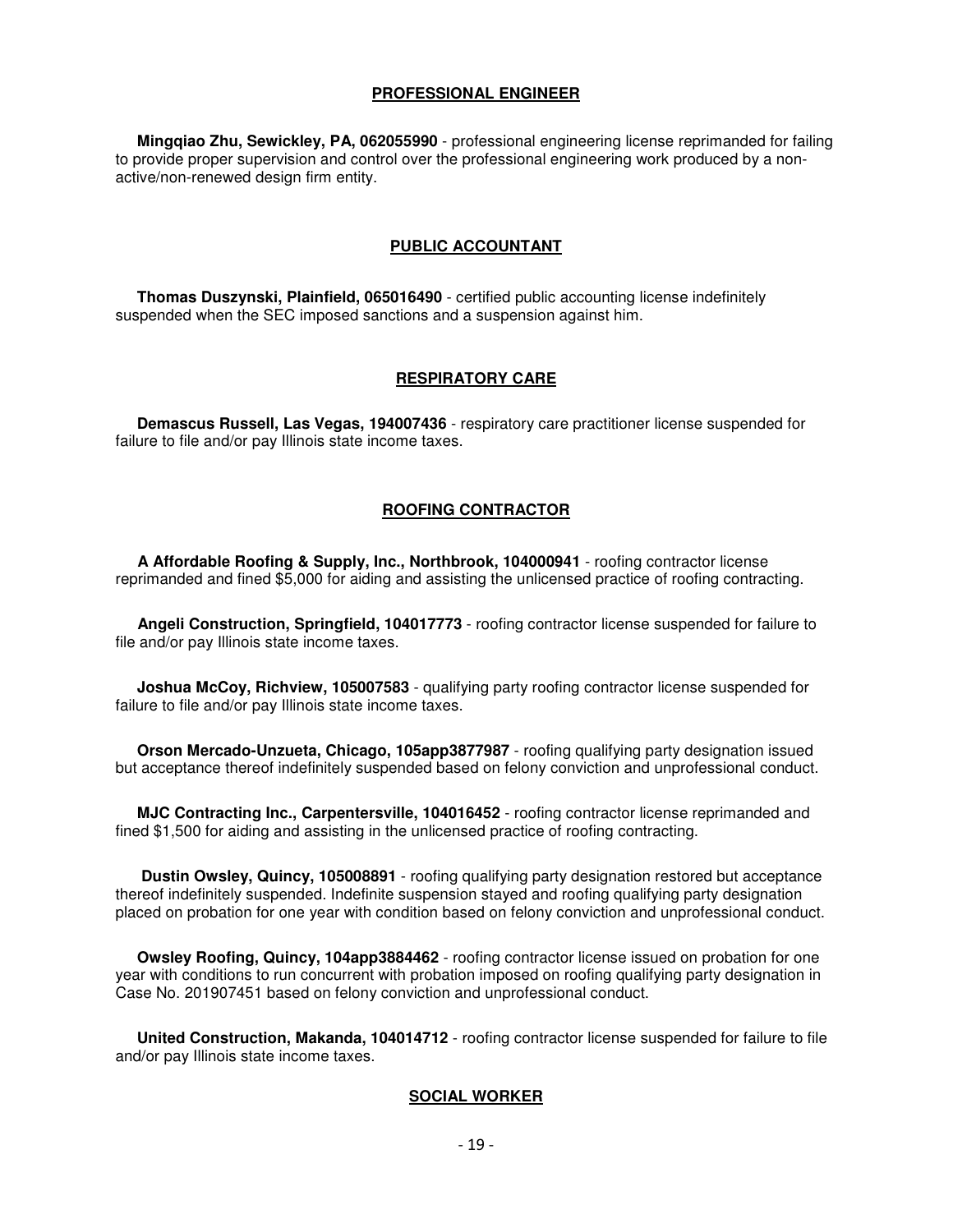**Margaret Couch, Buffalo Grove, 149011307** - clinical social worker license suspended for failure to file and/or pay Illinois state income taxes.

#### **SPEECH-LANGUAGE PATHOLOGY AND AUDIOLOGY**

 **Mario Minor, Calumet Park, 217000284** - speech-language pathology assistant license suspended for failure to file and/or pay Illinois state income taxes.

#### **VETERINARY**

 **Gerald Matthews, Wilmington, 090011576** - veterinarian license placed on indefinite probation due to sister-state discipline in Indiana.

# **DIVISION OF REAL ESTATE**

#### **APPRAISAL**

 **Daniel Currier, Freeport, 553001277** – certified general real estate appraiser license revoked and fined \$30,000 for having been disciplined by another state, failure to notify the State of Illinois of that discipline, performing numerous appraisals while he did not have an active license, and failing to respond to the Department's written request for information.

 **Tony Loy, Orland Park, 556004079** – certified residential real estate appraiser license suspended for failure to file and/or pay Illinois state income taxes.

 **Darren Meyer, St Charles, 556.003101** – certified residential real estate appraiser license suspended for failure to file and/or pay Illinois state income taxes.

 **Thomas Raynor, Munster IN, 553000729** – certified general real estate appraiser license suspended for failure to file and/or pay Illinois state income taxes.

#### **AUCTIONEER**

 **Brian Nalley, Red Oak TX, 441002055** - auctioneer license suspended for violating the terms of a consent order.

#### **HOME INSPECTOR**

 **James Deutsch, Bloomington, 450010783** - home inspector license suspended for violating the terms of a consent order.

 **Michael Eccleston, Yorkville, 450011428** - home inspection license reprimanded and shall complete a 3 hour standards of practice course for entering into a pre-inspection agreement with a client where he used a business card that did not identify either his own license or his employer's license number, failed to sign the pre-inspection agreement, failed to include the license numbers and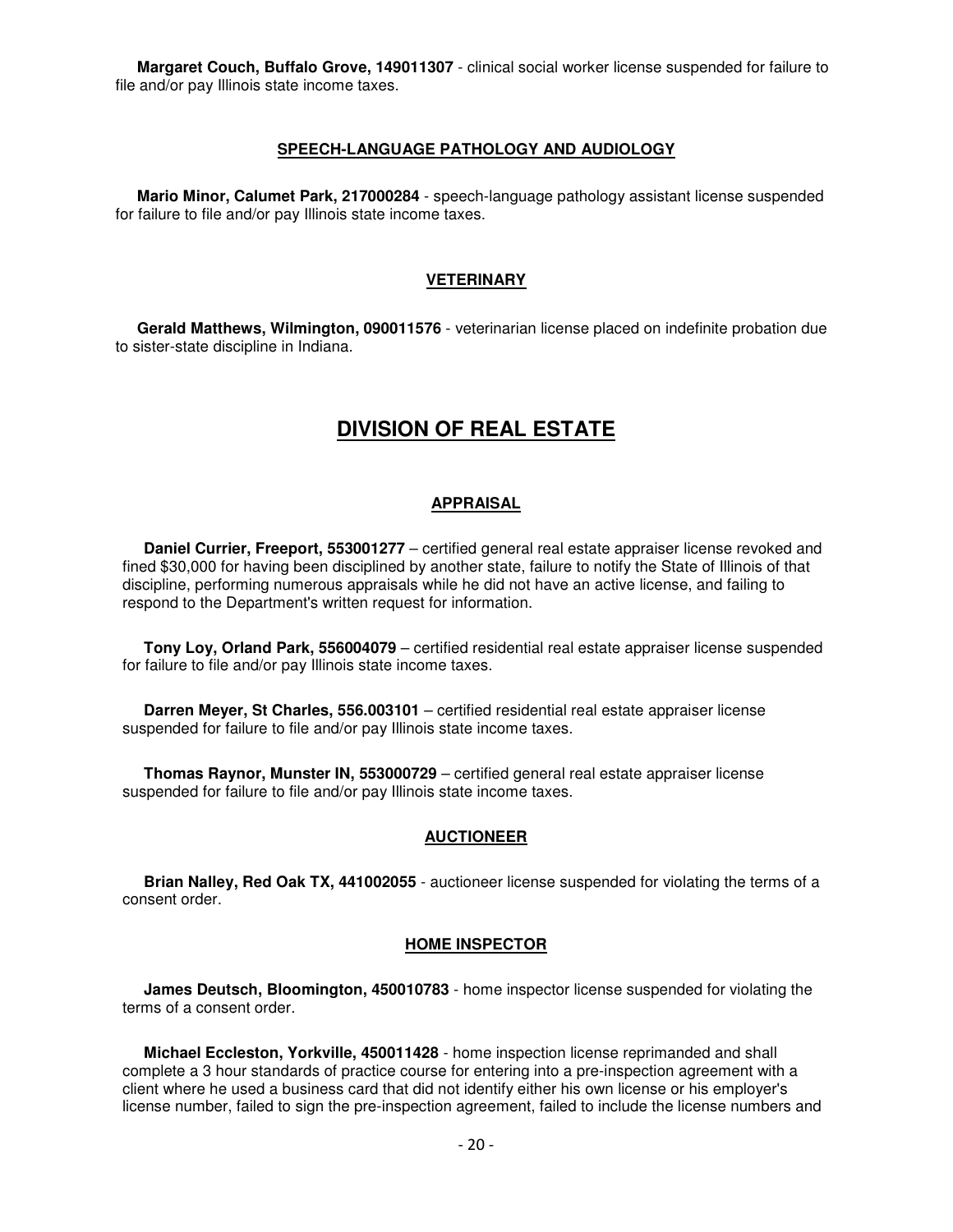expiration dates of the corporation and his own in the inspection report, and failed to identify that there might be additional charges for the inspection services other than identified in the pre-inspection agreement.

 **William Hayes, Schaumburg, 450003487 Hayes Inspection Services Inc, Schaumburg, 451001111** - fined \$3,000 jointly and severally and William Hayes shall complete a standards of practice course for failing to assure that the pre-inspection agreement and inspection report complied with the Home Inspection Act and Rules.

 **Andres Lopez, Schiller Park, 450000885 Handy Andy Home Inspections, Chicago, 451001279**- home inspector license and home inspector entity license were fined \$1,000 jointly and severally and Lopez was ordered to complete a 3 hour standards of practice course for entering into a pre-inspection agreement on behalf of the entity, performing a home inspection, and issuing an inspection report under the name of said entity while it was not licensed as a home inspector entity in the State of Illinois.

 **Mark Luparell, Springfield, 450011395** – home inspector license suspended for failure to file and/or pay Illinois state income taxes.

 **Robert McGee, Calumet City, 450011184** – home inspector license suspended for being more than 30 days delinquent in the payment of child support.

 **William Moss, Grayslake, 450000540 Inspect Tech Inc, Wildwood, 451.000611,** - home inspector license and home inspector entity license fined \$1,000 jointly and severally and Moss shall complete a 3 hour standards of practice course for combining the pre-license agreement with the inspection report for the subject property and failed to obtain the client's signature before the inspection was performed and Moss' license was not current at the time of the inspection.

 **Joseph Poelsterl, Chicago, 450010220 Focal Point Home Inspection Ltd, Chicago, 451001277** - home inspector license and home inspector entity license were reprimanded and fined \$1,500 jointly and severally and Poelsterl shall complete a 3 hour standards of practice course for performing an inspection under the name of said entity without a license, did not sign the pre-inspection agreement, did not identify the expiration date of his home inspector license in the report, and his examination of the washer and dryer in the examined premises did not detect significant problems with those units.

 **Gregory Prodehl, Joliet, 450010832** - home inspector license suspended for violating the terms of a consent order.

#### **REAL ESTATE**

 **Bekir Oz , Schaumburg, 475145332** – real estate broker license suspended for failure to file and/or pay Illinois state income taxes.

 **Shequila Baker, Burnham, 475179987** – real estate broker license suspended for failure to file and/or pay Illinois state income taxes.

 **Kevin Anthony Booth, South Holland, 475183739** – real estate broker license suspended for failure to file and/or pay Illinois state income taxes.

 **Kamil Chojnowski, Crystal Lake, 475173224** – real estate broker license suspended for failure to file and/or pay Illinois state income taxes.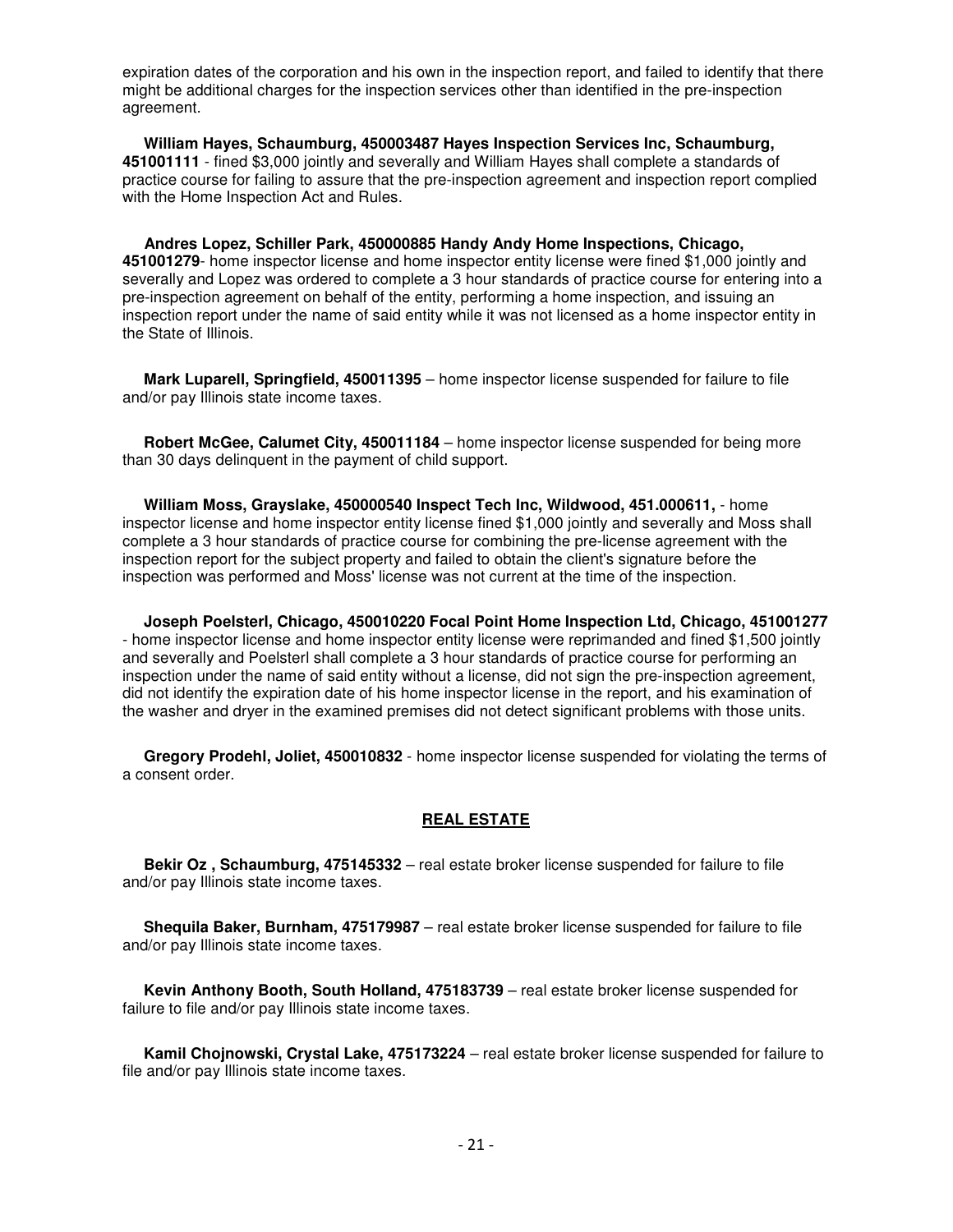**Angela Clark, Chicago, 471019921** – real estate managing broker license suspended for failure to file and/or pay Illinois state income taxes.

 **Michael Clark, Chicago, 471010456** – real estate managing broker license suspended for failure to file and/or pay Illinois state income taxes.

 **Evan Arnell Cordero, Arlington Heights, 473.016128** - real estate leasing agent license suspended for failure to file and/or pay Illinois state income taxes.

 **Jesse Dabson, Rockford, 475125806** – real estate broker license suspended for failure to file and/or pay Illinois state income taxes.

 **Lisa Ellis, Oak Lawn, 471010886** – real estate managing broker license suspended for failure to file and/or pay Illinois state income taxes.

 **Domeniko Evtimov, Glen Ellyn, 475158750** - real estate broker license revoked due to a felony conviction for wire fraud.

 **Kristine Farra, Chicago, 471015535** - real estate managing broker license fined \$1,500 for failure to complete continuing education prior to renewing the license and for stating on the renewal application that the continuing education had been completed.

 **Paul Feschuk, Chicago, 475162578** - real estate broker license suspended for six months for failure to complete continuing education prior to renewing the license and for stating on the renewal application that the continuing education had been completed.

 **Mark Fonter, Chicago, 475152981** – real estate broker license suspended for failure to file and/or pay Illinois state income taxes.

 **Terrence Givens, Chicago, 475137316** - real estate broker license fined \$25,000 for violating the terms of a consent order.

 **Robert Hann, Oak Park, 475168729** – real estate broker license suspended for failure to file and/or pay Illinois state income taxes.

 **Scott Jonlich, Hinsdale, 475167840** – real estate broker license suspended for failure to file and/or pay Illinois state income taxes.

 **Joshua Joseph, Highland Park, 471015977** - real estate managing broker license fined \$1,500 for failure to complete continuing education prior to renewing the license and for stating on the renewal application that the continuing education had been completed.

 **Chikea Lomack, Chicago, 472021878** – real estate leasing agent student suspended for failure to file and/or pay Illinois state income taxes.

 **Vesna Lukic, Chicago, 475136836** - real estate broker license fined \$1,250 for failure to complete continuing education prior to renewing the license and for stating on the renewal application that the continuing education had been completed.

 **Katherine Maloof, Peoria, 475181686** – real estate broker license suspended for failure to file and/or pay Illinois state income taxes.